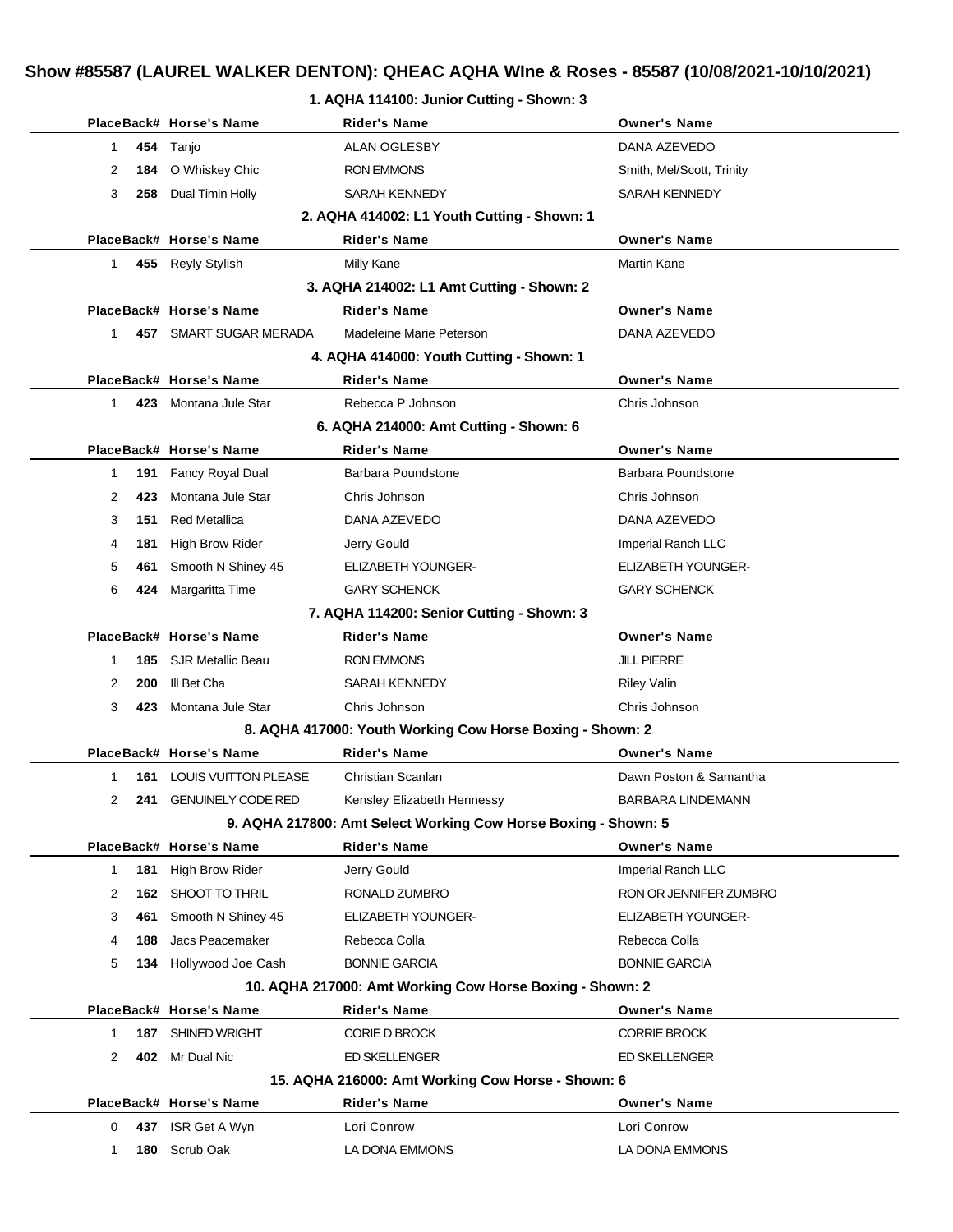# **Show #85587 (LAUREL WALKER DENTON): QHEAC AQHA WIne & Roses - 85587 (10/08/2021-10/10/2021)**

| 2            | 481 | <b>KJ Smart Hickory</b>                                         | <b>TAMARA BONNETT</b>                                          | <b>TAMARA BONNETT</b>    |
|--------------|-----|-----------------------------------------------------------------|----------------------------------------------------------------|--------------------------|
| 3            | 424 | Margaritta Time                                                 | <b>GARY SCHENCK</b>                                            | <b>GARY SCHENCK</b>      |
| 4            | 480 | <b>Smart Dualin Cat</b>                                         | <b>Nancy Mills</b>                                             | <b>Nancy Mills</b>       |
| 5            | 419 | CR Dees Be Tuff                                                 | <b>MARK BROECKEL</b>                                           | <b>MARK BROECKEL</b>     |
|              |     |                                                                 | 16. AQHA 116200: Senior Working Cow Horse - Shown: 3           |                          |
|              |     | PlaceBack# Horse's Name                                         | <b>Rider's Name</b>                                            | <b>Owner's Name</b>      |
| 1            | 185 | <b>SJR Metallic Beau</b>                                        | <b>RON EMMONS</b>                                              | <b>JILL PIERRE</b>       |
| 2            | 183 | Let The Cash Ride                                               | <b>RON EMMONS</b>                                              | <b>MEL SMITH</b>         |
| 3            | 429 | Missin My Cowboy                                                | David Busick                                                   | <b>STEPHANIE LEWIS</b>   |
|              |     |                                                                 | 17. OPEN 800: SCHOOLING WP - Shown: 9                          |                          |
|              |     | PlaceBack# Horse's Name                                         | <b>Rider's Name</b>                                            | <b>Owner's Name</b>      |
| 0            | 470 | Certified Lazy                                                  | Maggie Taylor                                                  | Maggie Taylor            |
| 0            | 471 | Martinis In The Dark                                            | Jarod W Wright                                                 | <b>Abbey Davis</b>       |
| 0            | 446 | Born Hot N Southern                                             | <b>BRANDI PAYER</b>                                            | Cheri M Gamette          |
| 0            | 427 | A COOL CAN DO                                                   | <b>EMILY TURNER</b>                                            | PAMELA RICE              |
| 0            | 428 | Made N The USA                                                  | Heather Hospenthal                                             | Heather Hospenthal       |
| 0            | 148 | Its Ben A Pleasure                                              | David Busick                                                   | SAUNCIE QUILLIN          |
| 0            | 417 | Ima Secret Sensation                                            | SAUNCIE QUILLIN                                                | <b>SHARON SCHLAGEL</b>   |
| 0            | 174 | Lookin Southern                                                 | Whitney P Romanoff                                             | Nicole R Waddell         |
| 0            | 159 | <b>KRYMSUNS KOWGIRL</b>                                         | <b>MELISSA ZANETTI</b>                                         | <b>MARISA CASTELLINO</b> |
| 0            | 193 | <b>RR Certain Standout</b>                                      | <b>CHERYL BUSICK</b>                                           | Anita M Clegg            |
|              |     |                                                                 | 18. OPEN 820: QHEAC Open All Breed WP Walk/Jog - Shown: 7      |                          |
|              |     | PlaceBack# Horse's Name                                         | <b>Rider's Name</b>                                            | <b>Owner's Name</b>      |
| 1            | 446 | Born Hot N Southern                                             | <b>Cheri M Gamette</b>                                         | Cheri M Gamette          |
| 2            | 193 | <b>RR Certain Standout</b>                                      | Anita M Clegg                                                  | Anita M Clegg            |
| 3            | 476 | Shezlopinlikeitshot                                             | <b>KRISTINA CROSBY</b>                                         | <b>KRISTINA CROSBY</b>   |
| 4            | 417 | Ima Secret Sensation                                            | Samantha Christy                                               | <b>SHARON SCHLAGEL</b>   |
| 5            | 474 | RR I Told You So                                                | Jennifer Ann Pasquetti                                         | Jennifer Ann Pasquetti   |
| 6            | 475 | Im Xited To B Nyited                                            | Alexis Miller                                                  | Jason Pasquetti          |
| 7            |     | 172 This Candi Rocks                                            | Sidney Dingman                                                 | <b>MIKE WEAVER</b>       |
|              |     | 19. OPEN 821: QHEAC Open All Breed Youth WP Walk/Jog - Shown: 3 |                                                                |                          |
|              |     | PlaceBack# Horse's Name                                         | <b>Rider's Name</b>                                            | <b>Owner's Name</b>      |
| $\mathbf{1}$ |     | 427 A COOL CAN DO                                               | <b>EMILY TURNER</b>                                            | PAMELA RICE              |
| 2            |     | 472 Rockstars Only                                              | <b>Greer Davis</b>                                             | Abbey Davis              |
| 3            | 478 | Jets Principle Star                                             | Kennedy Grace Wright                                           | Jarod W Wright           |
|              |     |                                                                 | 21. OPEN 822: QHEAC All Breed NONPRO WP Walk/Jog - Shown: 5    |                          |
|              |     | PlaceBack# Horse's Name                                         | <b>Rider's Name</b>                                            | <b>Owner's Name</b>      |
| $\mathbf{1}$ |     | 474 RR I Told You So                                            | Jennifer Ann Pasquetti                                         | Jennifer Ann Pasquetti   |
| 2            | 159 | <b>KRYMSUNS KOWGIRL</b>                                         | <b>MARISA CASTELLINO</b>                                       | <b>MARISA CASTELLINO</b> |
| 3            | 446 | Born Hot N Southern                                             | <b>Cheri M Gamette</b>                                         | Cheri M Gamette          |
| 4            | 475 | Im Xited To B Nvited                                            | Alexis Miller                                                  | Jason Pasquetti          |
| 5            | 417 | Ima Secret Sensation                                            | Samantha Christy                                               | <b>SHARON SCHLAGEL</b>   |
|              |     |                                                                 | 22. AQHA 242102: L1 Amt Walk Trot Western Pleasure - Shown: 10 |                          |
|              |     | PlaceBack# Horse's Name                                         | <b>Rider's Name</b>                                            | <b>Owner's Name</b>      |
| 1            |     | 474 RR I Told You So                                            | Jennifer Ann Pasquetti                                         | Jennifer Ann Pasquetti   |
| 2            |     | 175 HP Remember Me                                              | Alan Ritcheson                                                 | Alan Ritcheson           |
|              |     |                                                                 |                                                                |                          |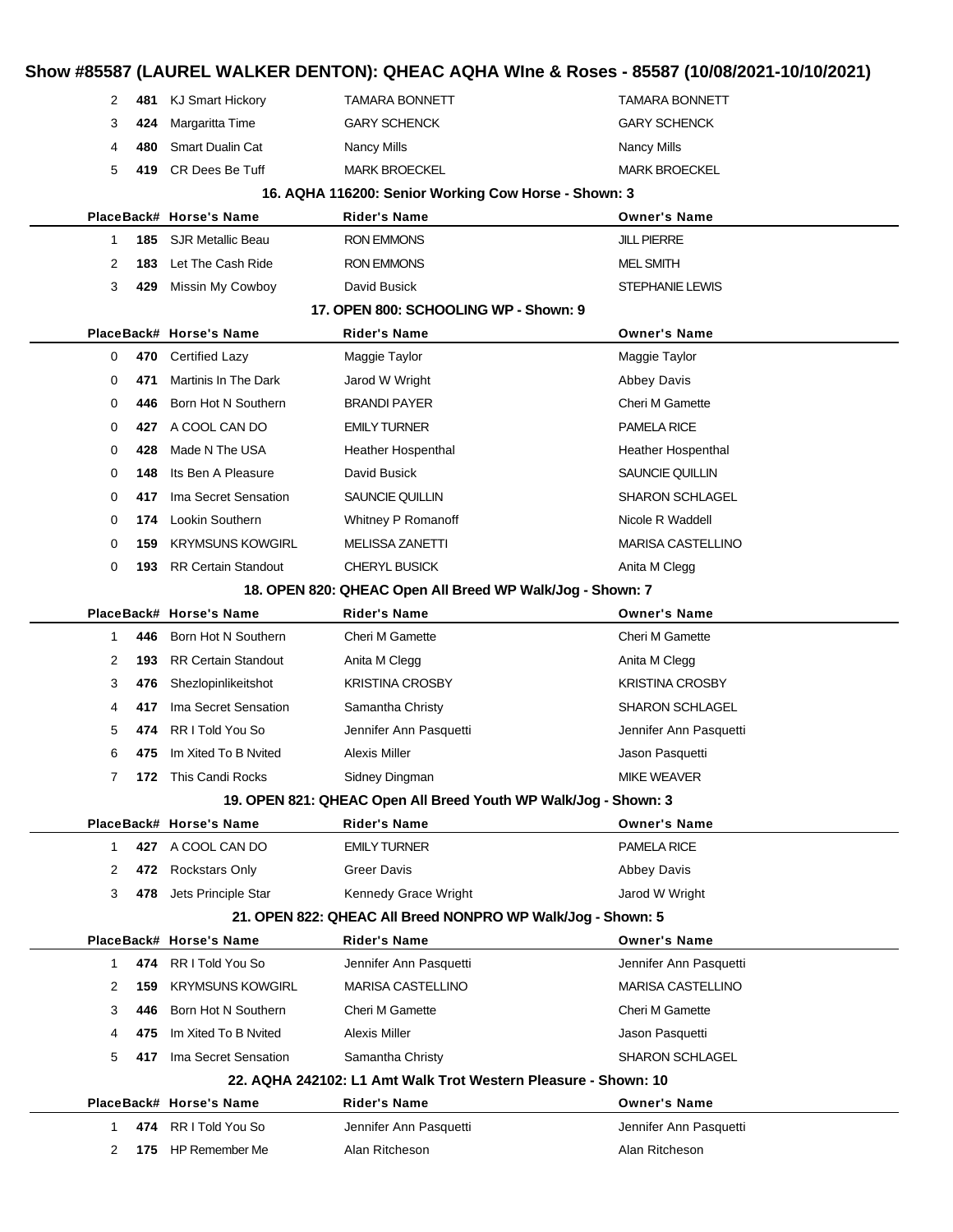|                                                       | 3  | 193  | <b>RR Certain Standout</b> | Anita M Clegg                                       | Anita M Clegg             |  |
|-------------------------------------------------------|----|------|----------------------------|-----------------------------------------------------|---------------------------|--|
|                                                       | 4  | 136  | OUT FOR CHOCOLATE          | Deborah J Casaubon                                  | Deborah J Casaubon        |  |
|                                                       | 5  | 446  | Born Hot N Southern        | <b>Cheri M Gamette</b>                              | <b>Cheri M Gamette</b>    |  |
|                                                       | 6  | 174  | Lookin Southern            | Nicole R Waddell                                    | Nicole R Waddell          |  |
|                                                       | 7  | 138  | <b>Radical Recall</b>      | Lisa Shields                                        | Lisa Shields              |  |
|                                                       | 8  | 475  | Im Xited To B Nvited       | <b>Alexis Miller</b>                                | Jason Pasquetti           |  |
|                                                       | 9  | 163  | <b>Only Rave Reviews</b>   | Mary Pacheco                                        | <b>MARY PACHECO</b>       |  |
|                                                       |    |      |                            | 23. AQHA 142004: L1 Western Pleasure - Shown: 7     |                           |  |
|                                                       |    |      | PlaceBack# Horse's Name    | Rider's Name                                        | <b>Owner's Name</b>       |  |
|                                                       | 1  | 407  | SHESA TEAM PLAYER          | Gabrielle D'Agostini-Lopes                          | <b>JEAN WESTERN</b>       |  |
|                                                       | 2  | 474  | RR I Told You So           | Jacqueline Allen-Landeene                           | Jennifer Ann Pasquetti    |  |
|                                                       | 3  | 442  | Kruzin For A Cowgirl       | RON MCCULLUM                                        | Lisa Pezzi-Forrest        |  |
|                                                       | 4  | 160  | VS Chocolate Coded         | Jennifer L Wheeler                                  | Maria Faria               |  |
|                                                       | 5  | 446  | Born Hot N Southern        | <b>BRANDI PAYER</b>                                 | Cheri M Gamette           |  |
|                                                       | 6  | 428  | Made N The USA             | Heather Hospenthal                                  | Heather Hospenthal        |  |
|                                                       | 7  | 156  | Lazy N Blue                | <b>MIKE WEAVER</b>                                  | <b>BARBIE STANLEY</b>     |  |
|                                                       |    |      |                            | 24. AQHA 142100: Junior Western Pleasure - Shown: 4 |                           |  |
|                                                       |    |      | PlaceBack# Horse's Name    | <b>Rider's Name</b>                                 | <b>Owner's Name</b>       |  |
|                                                       | 1  | 197  | Lovin U For Certain        | Gabrielle D'Agostini-Lopes                          | Candy Bava                |  |
|                                                       | 2  | 132  | Ty N One On                | RON MCCULLUM                                        | <b>PAMELA RICE</b>        |  |
|                                                       | 3  | 160  | VS Chocolate Coded         | Jennifer L Wheeler                                  | Maria Faria               |  |
|                                                       | 4  | 174  | Lookin Southern            | Whitney P Romanoff                                  | Nicole R Waddell          |  |
| 25. AQHA 442002: L1 Youth Western Pleasure - Shown: 6 |    |      |                            |                                                     |                           |  |
|                                                       |    |      |                            |                                                     |                           |  |
|                                                       |    |      | PlaceBack# Horse's Name    | <b>Rider's Name</b>                                 | <b>Owner's Name</b>       |  |
|                                                       | 1  | 478  | Jets Principle Star        | <b>Weston Santoro</b>                               | Jarod W Wright            |  |
|                                                       | 2  | 471  | Martinis In The Dark       | <b>Delaney Davis</b>                                | <b>Abbey Davis</b>        |  |
|                                                       | 3  | 425  | Mister Red Dee Hobby       | <b>Tawny Perez</b>                                  | <b>Tawny Perez</b>        |  |
|                                                       | 4  | 469  | Zippin On Goodlove         | Paytyn C Stinnett                                   | Paytyn C Stinnett         |  |
|                                                       | 5  | 427  | A COOL CAN DO              | <b>EMILY TURNER</b>                                 | <b>PAMELA RICE</b>        |  |
|                                                       | 6  |      | 470 Certified Lazy         | Maggie Taylor                                       | Maggie Taylor             |  |
|                                                       |    |      |                            | 26. AQHA 242002: L1 Amt Western Pleasure - Shown: 9 |                           |  |
|                                                       |    |      | PlaceBack# Horse's Name    | <b>Rider's Name</b>                                 | <b>Owner's Name</b>       |  |
|                                                       | 1. | 146  | Pdf Righteous In Red       | Sue Love                                            | Sue Love                  |  |
|                                                       | 2  | 428  | Made N The USA             | <b>Heather Hospenthal</b>                           | <b>Heather Hospenthal</b> |  |
|                                                       | 3  | 154  | Slow Lopin Louie           | ANGELA M MARSHALL                                   | ANGELA M MARSHALL         |  |
|                                                       | 4  | 476  | Shezlopinlikeitshot        | <b>KRISTINA CROSBY</b>                              | <b>KRISTINA CROSBY</b>    |  |
|                                                       | 5  | 442. | Kruzin For A Cowgirl       | Lisa Pezzi-Forrest                                  | Lisa Pezzi-Forrest        |  |
|                                                       | 6  | 140  | <b>RL Sweet On Blue</b>    | Jessica Hawkins                                     | Jessica Hawkins           |  |
|                                                       | 7  | 169  | JAX R BETTER TO OPEN       | <b>JANICE WHITAKER</b>                              | <b>JANICE B WHITAKER</b>  |  |
|                                                       | 8  | 152  | HEZ GOLD N GOOD            | Lori Comini                                         | <b>JUDY ROBINSON</b>      |  |
|                                                       | 9  | 148  | Its Ben A Pleasure         | SAUNCIE QUILLIN                                     | SAUNCIE QUILLIN           |  |
|                                                       |    |      |                            | 27. AQHA 442000: Youth Western Pleasure - Shown: 3  |                           |  |
|                                                       |    |      | PlaceBack# Horse's Name    | <b>Rider's Name</b>                                 | <b>Owner's Name</b>       |  |
|                                                       | 1  | 478  | Jets Principle Star        | <b>Weston Santoro</b>                               | Jarod W Wright            |  |
|                                                       | 2  | 471  | Martinis In The Dark       | <b>Delaney Davis</b>                                | Abbey Davis               |  |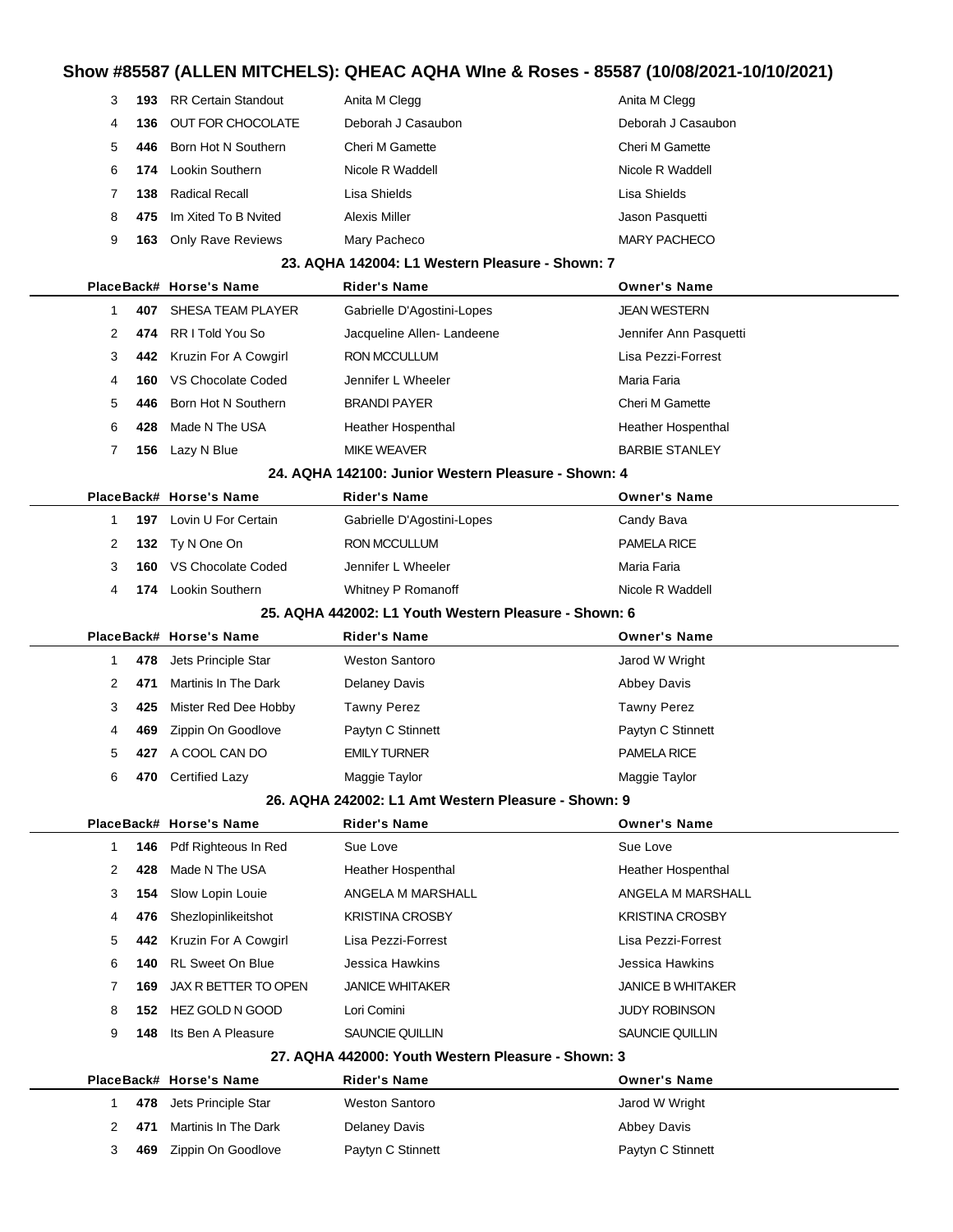#### **28. AQHA 142200: Senior Western Pleasure - Shown: 5**

|                    | PlaceBack# Horse's Name                                 | <b>Rider's Name</b>                                          | <b>Owner's Name</b>      |
|--------------------|---------------------------------------------------------|--------------------------------------------------------------|--------------------------|
| 1<br>411           | HP Heza Dream                                           | <b>Justin Wheeler</b>                                        | Chayo Frappied           |
| 2<br>159           | <b>KRYMSUNS KOWGIRL</b>                                 | MELISSA ZANETTI                                              | <b>MARISA CASTELLINO</b> |
| 3<br>474           | RR I Told You So                                        | Jacqueline Allen-Landeene                                    | Jennifer Ann Pasquetti   |
| 4<br>154           | Slow Lopin Louie                                        | David Busick                                                 | ANGELA M MARSHALL        |
| 5<br>407           | SHESA TEAM PLAYER                                       | Gabrielle D'Agostini-Lopes                                   | <b>JEAN WESTERN</b>      |
|                    |                                                         | 30. AQHA 242000: Amt Western Pleasure - Shown: 5             |                          |
|                    | PlaceBack# Horse's Name                                 | <b>Rider's Name</b>                                          | <b>Owner's Name</b>      |
| 1                  | 411 HP Heza Dream                                       | Chayo Frappied                                               | Chayo Frappied           |
| 2<br>137           | Flat Otto Money                                         | <b>TAYLOR LAUREN DEPPEN</b>                                  | <b>TAYLOR DEPPEN</b>     |
| 3<br>159           | <b>KRYMSUNS KOWGIRL</b>                                 | <b>MARISA CASTELLINO</b>                                     | <b>MARISA CASTELLINO</b> |
| 4<br>148           | Its Ben A Pleasure                                      | SAUNCIE QUILLIN                                              | <b>SAUNCIE QUILLIN</b>   |
|                    |                                                         | 31. OPEN 823: QHEAC Youth All Breed HMS Walk/Jog - Shown: 1  |                          |
|                    | PlaceBack# Horse's Name                                 | <b>Rider's Name</b>                                          | <b>Owner's Name</b>      |
| 1                  | 472 Rockstars Only                                      | <b>Greer Davis</b>                                           | <b>Abbey Davis</b>       |
|                    |                                                         | 32. OPEN 824: QHEAC All Breed NONPRO HMS Walk/Jog - Shown: 1 |                          |
|                    | PlaceBack# Horse's Name                                 | <b>Rider's Name</b>                                          | <b>Owner's Name</b>      |
| 1                  | 417 Ima Secret Sensation                                | Samantha Christy                                             | <b>SHARON SCHLAGEL</b>   |
|                    |                                                         | 34. AQHA 240102: L1 Amt Walk Trot Horsemanship - Shown: 2    |                          |
|                    | PlaceBack# Horse's Name                                 | <b>Rider's Name</b>                                          | <b>Owner's Name</b>      |
| 1<br>136           | OUT FOR CHOCOLATE                                       | Deborah J Casaubon                                           | Deborah J Casaubon       |
| 2<br>446           | Born Hot N Southern                                     | Cheri M Gamette                                              | Cheri M Gamette          |
|                    |                                                         | 35. AQHA 440002: L1 Youth Western Horsemanship - Shown: 6    |                          |
|                    | PlaceBack# Horse's Name                                 | Rider's Name                                                 | <b>Owner's Name</b>      |
| 425<br>1           | Mister Red Dee Hobby                                    | <b>Tawny Perez</b>                                           | <b>Tawny Perez</b>       |
| 2<br>471           | Martinis In The Dark                                    | <b>Delaney Davis</b>                                         | Abbey Davis              |
| 3<br>469           | Zippin On Goodlove                                      | Paytyn C Stinnett                                            | Paytyn C Stinnett        |
| 135<br>4           | CHOICES IN THE DARK                                     | Shane Beaumier                                               | HILARY AND ELLEN         |
| 5<br>470           | <b>Certified Lazy</b>                                   | Maggie Taylor                                                | Maggie Taylor            |
| OP16<br>447        | Hoo Dat Sleepin                                         | Kaylee Heron                                                 | Shawn And Staci Cupps    |
|                    | 36. AQHA 240002: L1 Amt Western Horsemanship - Shown: 7 |                                                              |                          |
|                    | PlaceBack# Horse's Name                                 | <b>Rider's Name</b>                                          | <b>Owner's Name</b>      |
| 1<br>154           | Slow Lopin Louie                                        | ANGELA M MARSHALL                                            | ANGELA M MARSHALL        |
| 2<br>408           | <b>Big City Nites</b>                                   | <b>GRACE KOTSCH</b>                                          | <b>GRACE KOTSCH</b>      |
| 3<br>175           | <b>HP Remember Me</b>                                   | Alan Ritcheson                                               | Alan Ritcheson           |
| 4<br>169           | JAX R BETTER TO OPEN                                    | <b>JANICE WHITAKER</b>                                       | <b>JANICE B WHITAKER</b> |
| 5<br>488           | Only Zips Invited                                       | Barbara Lynn Klarich                                         | Barbara Lynn Klarich     |
| 6<br>411           | <b>HP Heza Dream</b>                                    | Chayo Frappied                                               | Chayo Frappied           |
| <b>OP17</b><br>421 | <b>IMA BIG IMPULSE</b>                                  | LAURA KELLEJIAN                                              | <b>LAURA KELLEJIAN</b>   |
|                    |                                                         | 37. AQHA 440000: Youth Western Horsemanship - Shown: 2       |                          |
|                    | PlaceBack# Horse's Name                                 | <b>Rider's Name</b>                                          | <b>Owner's Name</b>      |
| 471<br>1           | Martinis In The Dark                                    | <b>Delaney Davis</b>                                         | <b>Abbey Davis</b>       |
| 2<br>447           | Hoo Dat Sleepin                                         | Kaylee Heron                                                 | Shawn And Staci Cupps    |
|                    |                                                         | 39. AQHA 240000: Amt Western Horsemanship - Shown: 4         |                          |
|                    | PlaceBack# Horse's Name                                 | <b>Rider's Name</b>                                          | <b>Owner's Name</b>      |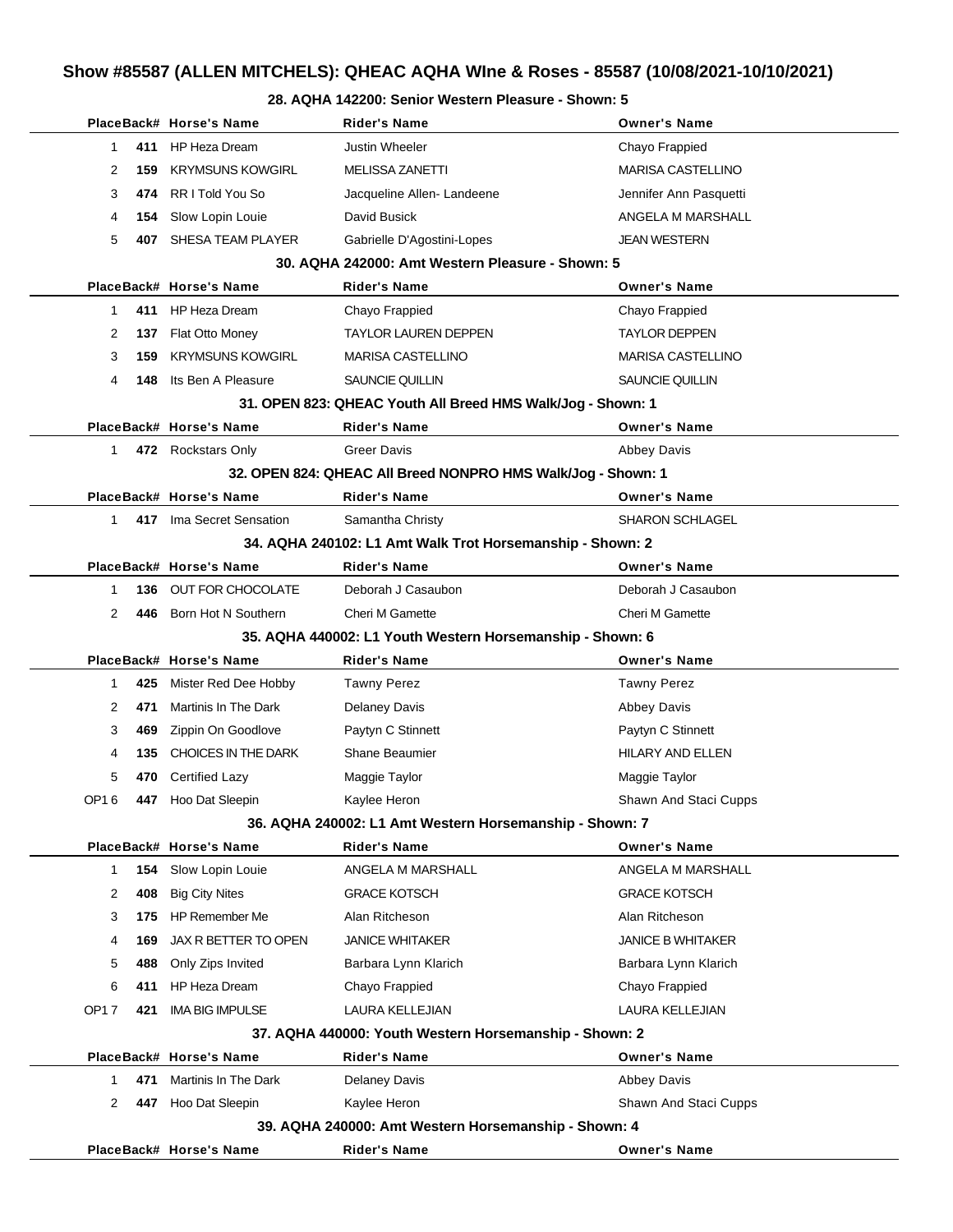|              |     |                             |                                                      | Show #85587 (ALLEN MITCHELS): QHEAC AQHA WIne & Roses - 85587 (10/08/2021-10/10/2021) |  |
|--------------|-----|-----------------------------|------------------------------------------------------|---------------------------------------------------------------------------------------|--|
| 1            |     | 137 Flat Otto Money         | <b>TAYLOR LAUREN DEPPEN</b>                          | <b>TAYLOR DEPPEN</b>                                                                  |  |
| 2            | 175 | <b>HP Remember Me</b>       | Alan Ritcheson                                       | Alan Ritcheson                                                                        |  |
| 3            | 154 | Slow Lopin Louie            | ANGELA M MARSHALL                                    | ANGELA M MARSHALL                                                                     |  |
|              |     |                             | 40. AQHA 136004: L1 Western Riding - Shown: 3        |                                                                                       |  |
|              |     | PlaceBack# Horse's Name     | Rider's Name                                         | <b>Owner's Name</b>                                                                   |  |
| 1            | 159 | KRYMSUNS KOWGIRL            | <b>MELISSA ZANETTI</b>                               | <b>MARISA CASTELLINO</b>                                                              |  |
| 2            | 477 | Rocking Hot                 | Trisha K Wright                                      | Trisha K Wright                                                                       |  |
| 3            | 137 | Flat Otto Money             | <b>TAYLOR LAUREN DEPPEN</b>                          | <b>TAYLOR DEPPEN</b>                                                                  |  |
|              |     |                             | 42. AQHA 236002: L1 Amt Western Riding - Shown: 2    |                                                                                       |  |
|              |     | PlaceBack# Horse's Name     | Rider's Name                                         | <b>Owner's Name</b>                                                                   |  |
| $\mathbf{1}$ | 169 | JAX R BETTER TO OPEN        | <b>JANICE WHITAKER</b>                               | <b>JANICE B WHITAKER</b>                                                              |  |
| 2            | 135 | CHOICES IN THE DARK         | Sidney Dingman                                       | HILARY AND ELLEN                                                                      |  |
|              |     |                             | 48. AQHA 110909: Ranch Trail - Shown: 10             |                                                                                       |  |
|              |     | PlaceBack# Horse's Name     | Rider's Name                                         | <b>Owner's Name</b>                                                                   |  |
| $\mathbf{1}$ |     | 418 STARLIGHT PEPTO         | CYNTHIA CANTLEBERRY                                  | CYNTHIA CANTLEBERRY                                                                   |  |
| 2            | 405 | Ruf Ya Up                   | <b>MELISSA ZANETTI</b>                               | <b>GINA MAEKAWA</b>                                                                   |  |
| 3            | 145 | Cee My Foolish Tangy        | <b>SARAH CLIFFORD</b>                                | NANCY W CARREL                                                                        |  |
| 4            | 430 | Caucha Spin N               | <b>MELISSA ZANETTI</b>                               | Michelle Ingram                                                                       |  |
| 5            | 158 | <b>Gunners Pearlshine</b>   | <b>MELISSA ZANETTI</b>                               | Ryan Saldana                                                                          |  |
| 6            | 426 | CD Blue Halle               | <b>SARAH CLIFFORD</b>                                | <b>BARBARA LINDEMANN</b>                                                              |  |
| 7            | 284 | <b>DS CD Boomtime</b>       | <b>MELISSA ZANETTI</b>                               | Nicole Raelynn Matthews                                                               |  |
| 8            | 155 | Jax Smokin Chex             | Ross E Felthousen                                    | Ross E Felthousen                                                                     |  |
| 9            |     | 467 Yolo Jersey             | <b>LIZ REMPHREY</b>                                  | Sara Curtis                                                                           |  |
|              |     |                             | 49. AQHA 210909: Amateur Ranch Trail - Shown: 12     |                                                                                       |  |
|              |     | PlaceBack# Horse's Name     | Rider's Name                                         | <b>Owner's Name</b>                                                                   |  |
| 1            | 444 | Spooky Gunner               | <b>CAROL KURTZ</b>                                   | <b>CAROL KURTZ</b>                                                                    |  |
| 2            | 157 | Winamillion                 | Karen Holcomb                                        | Karen Holcomb                                                                         |  |
| 3            | 166 | <b>RED VELVET ROOSTER</b>   | <b>KIM BARRINGTON</b>                                | <b>KIM BARRINGTON</b>                                                                 |  |
| 4            | 406 | <b>Chex Your Gunz</b>       | NANCY CHAPMAN                                        | MICHAEL OR NANCY                                                                      |  |
| 5            | 441 | Meradas Cash Cat            | Stephanie Panziera                                   | Stephanie Panziera                                                                    |  |
| 6            | 418 | <b>STARLIGHT PEPTO</b>      | Denise K Williamson                                  | CYNTHIA CANTLEBERRY                                                                   |  |
| 7            | 507 | <b>BOONS COWBOYGIRL</b>     | <b>DEBBIE LAMSON</b>                                 | RYLEE AND/OR DEBORAH                                                                  |  |
| 8            | 165 | Chex Wish                   | <b>MIKE BARRINGTON</b>                               | <b>KIM BARRINGTON</b>                                                                 |  |
| 9            | 155 | Jax Smokin Chex             | Ross E Felthousen                                    | Ross E Felthousen                                                                     |  |
|              |     |                             | 50. AQHA 410909: Youth Ranch Trail - Shown: 5        |                                                                                       |  |
|              |     | PlaceBack# Horse's Name     | <b>Rider's Name</b>                                  | <b>Owner's Name</b>                                                                   |  |
| $\mathbf{1}$ | 284 | <b>DS CD Boomtime</b>       | Nicole Raelynn Matthews                              | Nicole Raelynn Matthews                                                               |  |
| 2            | 426 | CD Blue Halle               | Kensley Elizabeth Hennessy                           | <b>BARBARA LINDEMANN</b>                                                              |  |
| 3            | 161 | <b>LOUIS VUITTON PLEASE</b> | Christian Scanlan                                    | Dawn Poston & Samantha                                                                |  |
| 4            | 241 | <b>GENUINELY CODE RED</b>   | Kensley Elizabeth Hennessy                           | <b>BARBARA LINDEMANN</b>                                                              |  |
| 5            | 158 | <b>Gunners Pearlshine</b>   | Ryan Saldana                                         | Ryan Saldana                                                                          |  |
|              |     |                             | 52. AQHA 103200: Two Yr Old Stallions - Shown: 1     |                                                                                       |  |
|              |     | PlaceBack# Horse's Name     | <b>Rider's Name</b>                                  | <b>Owner's Name</b>                                                                   |  |
| 1            |     | 413 Victorious Touchdown    | <b>ALEX LOPEZ</b>                                    | TOM AND/OR CHERI GAYTON                                                               |  |
|              |     |                             | 57. AQHA 203200: Amt Two Yr Old Stallions - Shown: 1 |                                                                                       |  |
|              |     | PlaceBack# Horse's Name     | Rider's Name                                         | <b>Owner's Name</b>                                                                   |  |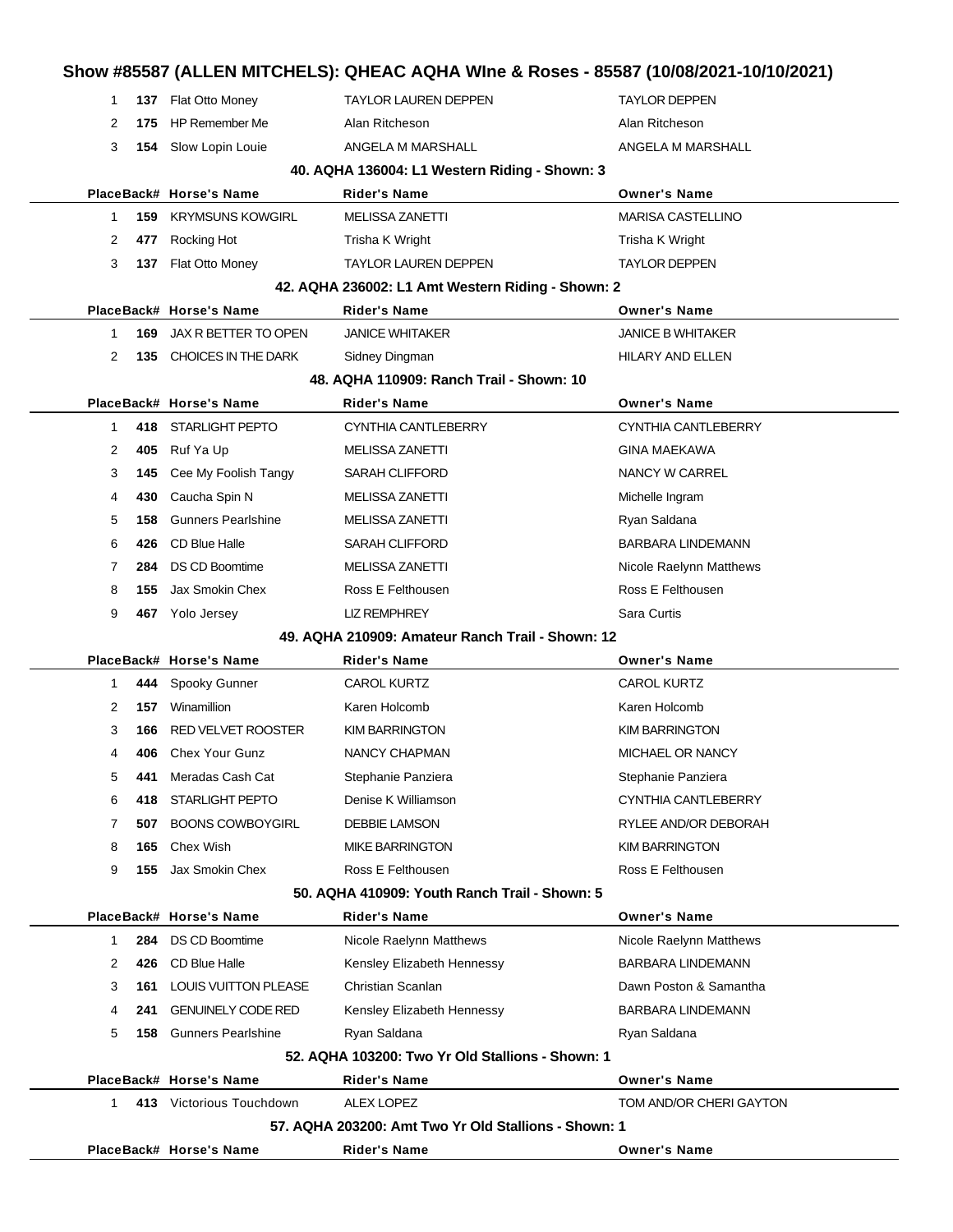| $\mathbf{1}$ | 413 Victorious Touchdown | <b>CHERI GAYTON</b>                                         | TOM AND/OR CHERI GAYTON      |
|--------------|--------------------------|-------------------------------------------------------------|------------------------------|
|              |                          | 61. AQHA 107400: Yearling Geldings - Shown: 1               |                              |
|              | PlaceBack# Horse's Name  | <b>Rider's Name</b>                                         | <b>Owner's Name</b>          |
| $\mathbf{1}$ | 497 Hesa Secret Kid      | <b>DALE TINGLE</b>                                          | <b>SANDY BALLARD</b>         |
|              |                          | 63. AQHA 107600: Three Yr Old Geldings - Shown: 1           |                              |
|              | PlaceBack# Horse's Name  | <b>Rider's Name</b>                                         | <b>Owner's Name</b>          |
| 1            | 496 You Bet Hes Smart    | <b>DALE TINGLE</b>                                          | <b>SANDY BALLARD</b>         |
|              |                          | 69. AQHA 207700: Amt Aged Geldings - Shown: 1               |                              |
|              | PlaceBack# Horse's Name  | <b>Rider's Name</b>                                         | <b>Owner's Name</b>          |
| $\mathbf{1}$ | 137 Flat Otto Money      | <b>TAYLOR LAUREN DEPPEN</b>                                 | <b>TAYLOR DEPPEN</b>         |
|              |                          | 70. AQHA 277000: Amt Performance Halter Geldings - Shown: 2 |                              |
|              | PlaceBack# Horse's Name  | <b>Rider's Name</b>                                         | <b>Owner's Name</b>          |
| 1            | 484 Zippin Willy         | Tammy Ashbaugh                                              | Tammy Ashbaugh               |
| 2            | 152 HEZ GOLD N GOOD      | Lori Comini                                                 | <b>JUDY ROBINSON</b>         |
|              |                          | 74. AQHA 407700: Youth Aged Geldings - Shown: 3             |                              |
|              | PlaceBack# Horse's Name  | <b>Rider's Name</b>                                         | <b>Owner's Name</b>          |
| 1            | 470 Certified Lazy       | Maggie Taylor                                               | Maggie Taylor                |
| 2<br>471     | Martinis In The Dark     | <b>Delaney Davis</b>                                        | Abbey Davis                  |
|              |                          | 76. AQHA 105400: Yearling Mares - Shown: 1                  |                              |
|              | PlaceBack# Horse's Name  | <b>Rider's Name</b>                                         | <b>Owner's Name</b>          |
| $\mathbf 1$  | 422 FR Meet Me In Rome   | KATHY RAUCH                                                 | <b>JIM &amp; KATHY RAUCH</b> |
|              |                          | 77. AQHA 105500: Two Yr Old Mares - Shown: 1                |                              |
|              | PlaceBack# Horse's Name  | Rider's Name                                                | <b>Owner's Name</b>          |
| $1 \quad$    | 414 Ledgendary Lady      | <b>ALEX LOPEZ</b>                                           | TOM AND/OR CHERI GAYTON      |
|              |                          | 79. AQHA 105700: Aged Mares - Shown: 1                      |                              |
|              | PlaceBack# Horse's Name  | <b>Rider's Name</b>                                         | <b>Owner's Name</b>          |
| 1            | 107 HR TEXAS ANGEL       | SANDY BALLARD                                               | SANDY BALLARD                |
|              |                          | 80. AQHA 175000: Performance Halter Mares - Shown: 2        |                              |
|              | PlaceBack# Horse's Name  | Rider's Name                                                | <b>Owner's Name</b>          |
| 1<br>405     | Ruf Ya Up                | <b>MELISSA ZANETTI</b>                                      | <b>GINA MAEKAWA</b>          |
| 2<br>163     | <b>Only Rave Reviews</b> | Mary Pacheco                                                | <b>MARY PACHECO</b>          |
|              |                          | 81. AQHA 205400: Amt Yearling Mares - Shown: 1              |                              |
|              | PlaceBack# Horse's Name  | <b>Rider's Name</b>                                         | <b>Owner's Name</b>          |
| $\mathbf 1$  | 422 FR Meet Me In Rome   | KATHY RAUCH                                                 | <b>JIM &amp; KATHY RAUCH</b> |
|              |                          | 82. AQHA 205500: Amt Two Yr Old Mares - Shown: 1            |                              |
|              | PlaceBack# Horse's Name  | <b>Rider's Name</b>                                         | <b>Owner's Name</b>          |
| 1            | 414 Ledgendary Lady      | Hunter Kenney                                               | TOM AND/OR CHERI GAYTON      |
|              |                          | 84. AQHA 205700: Amt Aged Mares - Shown: 1                  |                              |
|              | PlaceBack# Horse's Name  | <b>Rider's Name</b>                                         | <b>Owner's Name</b>          |
| $\mathbf 1$  | 107 HR TEXAS ANGEL       | SANDY BALLARD                                               | <b>SANDY BALLARD</b>         |
|              |                          | 85. AQHA 275000: Amt Performance Halter Mares - Shown: 2    |                              |
|              | PlaceBack# Horse's Name  | <b>Rider's Name</b>                                         | <b>Owner's Name</b>          |
| 1            | 405 Ruf Ya Up            | <b>GINA MAEKAWA</b>                                         | <b>GINA MAEKAWA</b>          |
| 2<br>136     | OUT FOR CHOCOLATE        | Deborah J Casaubon                                          | Deborah J Casaubon           |
|              |                          | 89. AQHA 405700: Youth Aged Mares - Shown: 1                |                              |
|              |                          |                                                             |                              |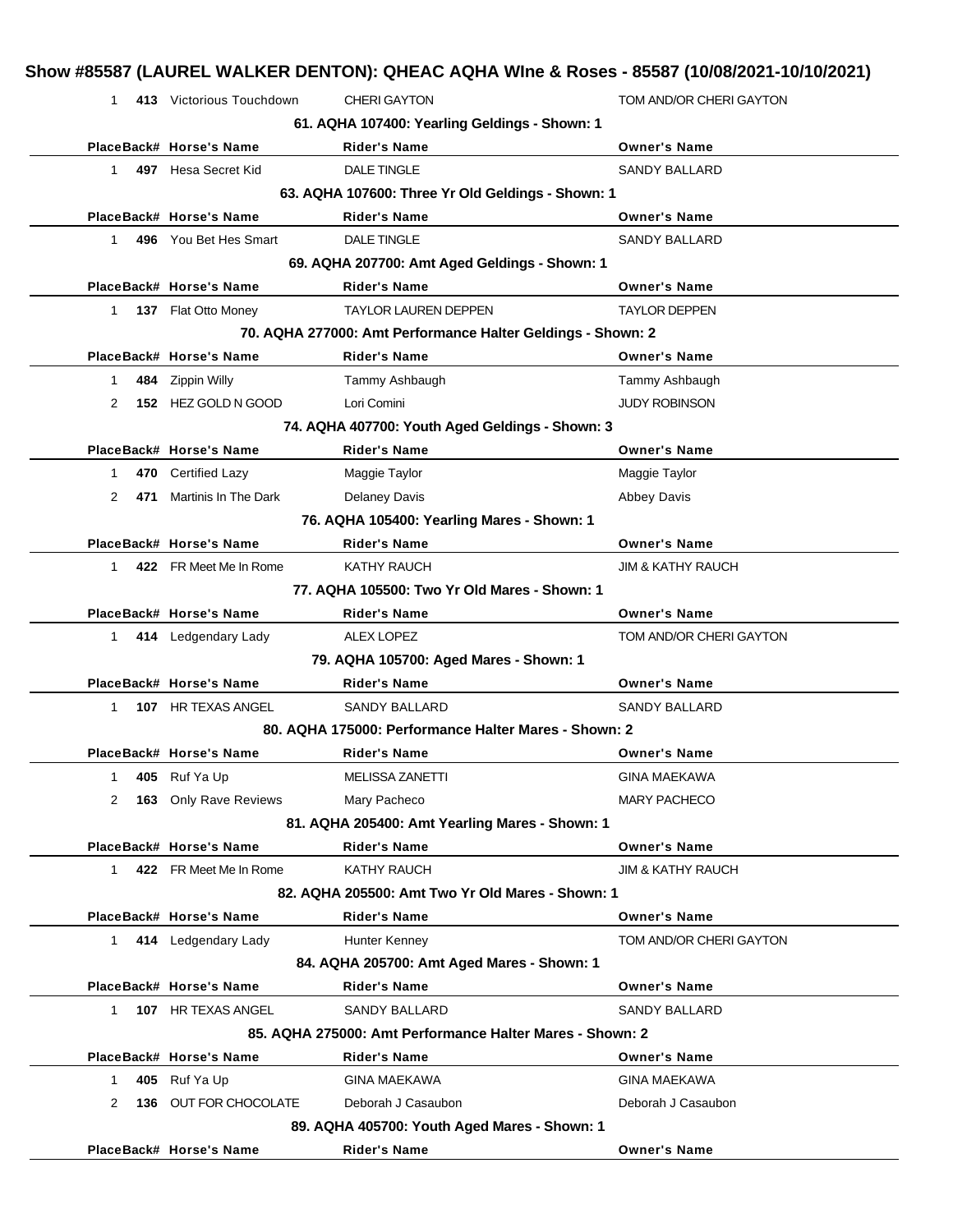|     |                                | 90. AQHA 475000: Youth Performance Halter Mares - Shown: 1                                                                                                                                                                                                                                                                                                                                                                                                                                                                                                               |                                                                                                                                                                                                                                                                                                                                                                                                                                                                                    |
|-----|--------------------------------|--------------------------------------------------------------------------------------------------------------------------------------------------------------------------------------------------------------------------------------------------------------------------------------------------------------------------------------------------------------------------------------------------------------------------------------------------------------------------------------------------------------------------------------------------------------------------|------------------------------------------------------------------------------------------------------------------------------------------------------------------------------------------------------------------------------------------------------------------------------------------------------------------------------------------------------------------------------------------------------------------------------------------------------------------------------------|
|     |                                | <b>Rider's Name</b>                                                                                                                                                                                                                                                                                                                                                                                                                                                                                                                                                      | <b>Owner's Name</b>                                                                                                                                                                                                                                                                                                                                                                                                                                                                |
|     |                                | Shane Beaumier                                                                                                                                                                                                                                                                                                                                                                                                                                                                                                                                                           | Deborah J Casaubon                                                                                                                                                                                                                                                                                                                                                                                                                                                                 |
|     |                                |                                                                                                                                                                                                                                                                                                                                                                                                                                                                                                                                                                          |                                                                                                                                                                                                                                                                                                                                                                                                                                                                                    |
|     |                                | Rider's Name                                                                                                                                                                                                                                                                                                                                                                                                                                                                                                                                                             | <b>Owner's Name</b>                                                                                                                                                                                                                                                                                                                                                                                                                                                                |
|     |                                | Shane Beaumier                                                                                                                                                                                                                                                                                                                                                                                                                                                                                                                                                           | <b>HILARY AND ELLEN</b>                                                                                                                                                                                                                                                                                                                                                                                                                                                            |
| 469 | Zippin On Goodlove             | Paytyn C Stinnett                                                                                                                                                                                                                                                                                                                                                                                                                                                                                                                                                        | Paytyn C Stinnett                                                                                                                                                                                                                                                                                                                                                                                                                                                                  |
|     |                                | Maggie Taylor                                                                                                                                                                                                                                                                                                                                                                                                                                                                                                                                                            | Maggie Taylor                                                                                                                                                                                                                                                                                                                                                                                                                                                                      |
|     |                                |                                                                                                                                                                                                                                                                                                                                                                                                                                                                                                                                                                          |                                                                                                                                                                                                                                                                                                                                                                                                                                                                                    |
|     |                                | Rider's Name                                                                                                                                                                                                                                                                                                                                                                                                                                                                                                                                                             | <b>Owner's Name</b>                                                                                                                                                                                                                                                                                                                                                                                                                                                                |
|     |                                | Elizabeth Dominguez                                                                                                                                                                                                                                                                                                                                                                                                                                                                                                                                                      | Whitney P Romanoff                                                                                                                                                                                                                                                                                                                                                                                                                                                                 |
|     |                                |                                                                                                                                                                                                                                                                                                                                                                                                                                                                                                                                                                          |                                                                                                                                                                                                                                                                                                                                                                                                                                                                                    |
|     |                                | <b>Rider's Name</b>                                                                                                                                                                                                                                                                                                                                                                                                                                                                                                                                                      | <b>Owner's Name</b>                                                                                                                                                                                                                                                                                                                                                                                                                                                                |
| 175 |                                | Alan Ritcheson                                                                                                                                                                                                                                                                                                                                                                                                                                                                                                                                                           | Alan Ritcheson                                                                                                                                                                                                                                                                                                                                                                                                                                                                     |
| 486 | ASSET SUBSIDY                  | Elizabeth Dominguez                                                                                                                                                                                                                                                                                                                                                                                                                                                                                                                                                      | Whitney P Romanoff                                                                                                                                                                                                                                                                                                                                                                                                                                                                 |
| 463 | <b>HOT HEARTS ABLAZING</b>     | <b>LANA DEPPEN</b>                                                                                                                                                                                                                                                                                                                                                                                                                                                                                                                                                       | <b>TAYLOR LAUREN DEPPEN</b>                                                                                                                                                                                                                                                                                                                                                                                                                                                        |
| 193 | <b>RR Certain Standout</b>     | Anita M Clegg                                                                                                                                                                                                                                                                                                                                                                                                                                                                                                                                                            | Anita M Clegg                                                                                                                                                                                                                                                                                                                                                                                                                                                                      |
| 135 | CHOICES IN THE DARK            | Deborah J Casaubon                                                                                                                                                                                                                                                                                                                                                                                                                                                                                                                                                       | <b>HILARY AND ELLEN</b>                                                                                                                                                                                                                                                                                                                                                                                                                                                            |
| 446 | Born Hot N Southern            | <b>Cheri M Gamette</b>                                                                                                                                                                                                                                                                                                                                                                                                                                                                                                                                                   | <b>Cheri M Gamette</b>                                                                                                                                                                                                                                                                                                                                                                                                                                                             |
|     |                                | Lori Comini                                                                                                                                                                                                                                                                                                                                                                                                                                                                                                                                                              | <b>JUDY ROBINSON</b>                                                                                                                                                                                                                                                                                                                                                                                                                                                               |
|     |                                |                                                                                                                                                                                                                                                                                                                                                                                                                                                                                                                                                                          |                                                                                                                                                                                                                                                                                                                                                                                                                                                                                    |
|     |                                | Rider's Name                                                                                                                                                                                                                                                                                                                                                                                                                                                                                                                                                             | <b>Owner's Name</b>                                                                                                                                                                                                                                                                                                                                                                                                                                                                |
|     |                                | TAYLOR LAUREN DEPPEN                                                                                                                                                                                                                                                                                                                                                                                                                                                                                                                                                     | <b>TAYLOR DEPPEN</b>                                                                                                                                                                                                                                                                                                                                                                                                                                                               |
| 193 | <b>RR Certain Standout</b>     | Anita M Clegg                                                                                                                                                                                                                                                                                                                                                                                                                                                                                                                                                            | Anita M Clegg                                                                                                                                                                                                                                                                                                                                                                                                                                                                      |
|     |                                | Alan Ritcheson                                                                                                                                                                                                                                                                                                                                                                                                                                                                                                                                                           | Alan Ritcheson                                                                                                                                                                                                                                                                                                                                                                                                                                                                     |
|     |                                |                                                                                                                                                                                                                                                                                                                                                                                                                                                                                                                                                                          |                                                                                                                                                                                                                                                                                                                                                                                                                                                                                    |
|     |                                | Rider's Name                                                                                                                                                                                                                                                                                                                                                                                                                                                                                                                                                             | <b>Owner's Name</b>                                                                                                                                                                                                                                                                                                                                                                                                                                                                |
|     |                                | Maggie Taylor                                                                                                                                                                                                                                                                                                                                                                                                                                                                                                                                                            | Maggie Taylor                                                                                                                                                                                                                                                                                                                                                                                                                                                                      |
|     |                                | Greer Davis                                                                                                                                                                                                                                                                                                                                                                                                                                                                                                                                                              | <b>Abbey Davis</b>                                                                                                                                                                                                                                                                                                                                                                                                                                                                 |
|     |                                |                                                                                                                                                                                                                                                                                                                                                                                                                                                                                                                                                                          |                                                                                                                                                                                                                                                                                                                                                                                                                                                                                    |
|     |                                | Rider's Name                                                                                                                                                                                                                                                                                                                                                                                                                                                                                                                                                             | <b>Owner's Name</b>                                                                                                                                                                                                                                                                                                                                                                                                                                                                |
|     |                                | Maggie Taylor                                                                                                                                                                                                                                                                                                                                                                                                                                                                                                                                                            | Maggie Taylor                                                                                                                                                                                                                                                                                                                                                                                                                                                                      |
|     |                                |                                                                                                                                                                                                                                                                                                                                                                                                                                                                                                                                                                          |                                                                                                                                                                                                                                                                                                                                                                                                                                                                                    |
|     |                                | Rider's Name                                                                                                                                                                                                                                                                                                                                                                                                                                                                                                                                                             | <b>Owner's Name</b>                                                                                                                                                                                                                                                                                                                                                                                                                                                                |
|     |                                | Alan Ritcheson                                                                                                                                                                                                                                                                                                                                                                                                                                                                                                                                                           | Alan Ritcheson                                                                                                                                                                                                                                                                                                                                                                                                                                                                     |
| 192 |                                | Linda Sherman                                                                                                                                                                                                                                                                                                                                                                                                                                                                                                                                                            | Linda Sherman                                                                                                                                                                                                                                                                                                                                                                                                                                                                      |
| 143 | Surely A Goodbar               | KATHLEEN E LICKISS                                                                                                                                                                                                                                                                                                                                                                                                                                                                                                                                                       | KATHLEEN E LICKISS                                                                                                                                                                                                                                                                                                                                                                                                                                                                 |
| 193 | <b>RR Certain Standout</b>     | Anita M Clegg                                                                                                                                                                                                                                                                                                                                                                                                                                                                                                                                                            | Anita M Clegg                                                                                                                                                                                                                                                                                                                                                                                                                                                                      |
|     |                                |                                                                                                                                                                                                                                                                                                                                                                                                                                                                                                                                                                          |                                                                                                                                                                                                                                                                                                                                                                                                                                                                                    |
|     |                                | Rider's Name                                                                                                                                                                                                                                                                                                                                                                                                                                                                                                                                                             | <b>Owner's Name</b>                                                                                                                                                                                                                                                                                                                                                                                                                                                                |
| 136 |                                | Deborah J Casaubon                                                                                                                                                                                                                                                                                                                                                                                                                                                                                                                                                       | Deborah J Casaubon                                                                                                                                                                                                                                                                                                                                                                                                                                                                 |
| 175 | <b>HP Remember Me</b>          | Alan Ritcheson                                                                                                                                                                                                                                                                                                                                                                                                                                                                                                                                                           | Alan Ritcheson                                                                                                                                                                                                                                                                                                                                                                                                                                                                     |
|     | <b>193</b> RR Certain Standout | Anita M Clegg                                                                                                                                                                                                                                                                                                                                                                                                                                                                                                                                                            | Anita M Clegg                                                                                                                                                                                                                                                                                                                                                                                                                                                                      |
|     |                                |                                                                                                                                                                                                                                                                                                                                                                                                                                                                                                                                                                          |                                                                                                                                                                                                                                                                                                                                                                                                                                                                                    |
|     |                                | PlaceBack# Horse's Name<br>136 OUT FOR CHOCOLATE<br>PlaceBack# Horse's Name<br>135 CHOICES IN THE DARK<br>470 Certified Lazy<br>PlaceBack# Horse's Name<br>486 ASSET SUBSIDY<br>PlaceBack# Horse's Name<br>HP Remember Me<br>152 HEZ GOLD N GOOD<br>PlaceBack# Horse's Name<br>137 Flat Otto Money<br>175 HP Remember Me<br>PlaceBack# Horse's Name<br>470 Certified Lazy<br>472 Rockstars Only<br>PlaceBack# Horse's Name<br>470 Certified Lazy<br>PlaceBack# Horse's Name<br>175 HP Remember Me<br>Assign Of True Love<br>PlaceBack# Horse's Name<br>OUT FOR CHOCOLATE | 92. AQHA 412002: L1 Youth Showmanship at Halter - Shown: 3<br>94. OPEN 826: QHEAC Amateur All Breed SMS - Shown: 1<br>95. AQHA 212002: L1 Amt Showmanship at Halter - Shown: 7<br>97. AQHA 212000: Amt Showmanship at Halter - Shown: 3<br>98. OPEN 832: QHEAC Youth Trail Walk/Trot - Shown: 1<br>99. AQHA 438102: L1 Youth Walk Trot Trail - Shown: 2<br>100. OPEN 833: QHEAC All Breed NONPRO Trail Walk/Trot - Shown: 6<br>101. AQHA 238102: L1 Amt Walk Trot Trail - Shown: 3 |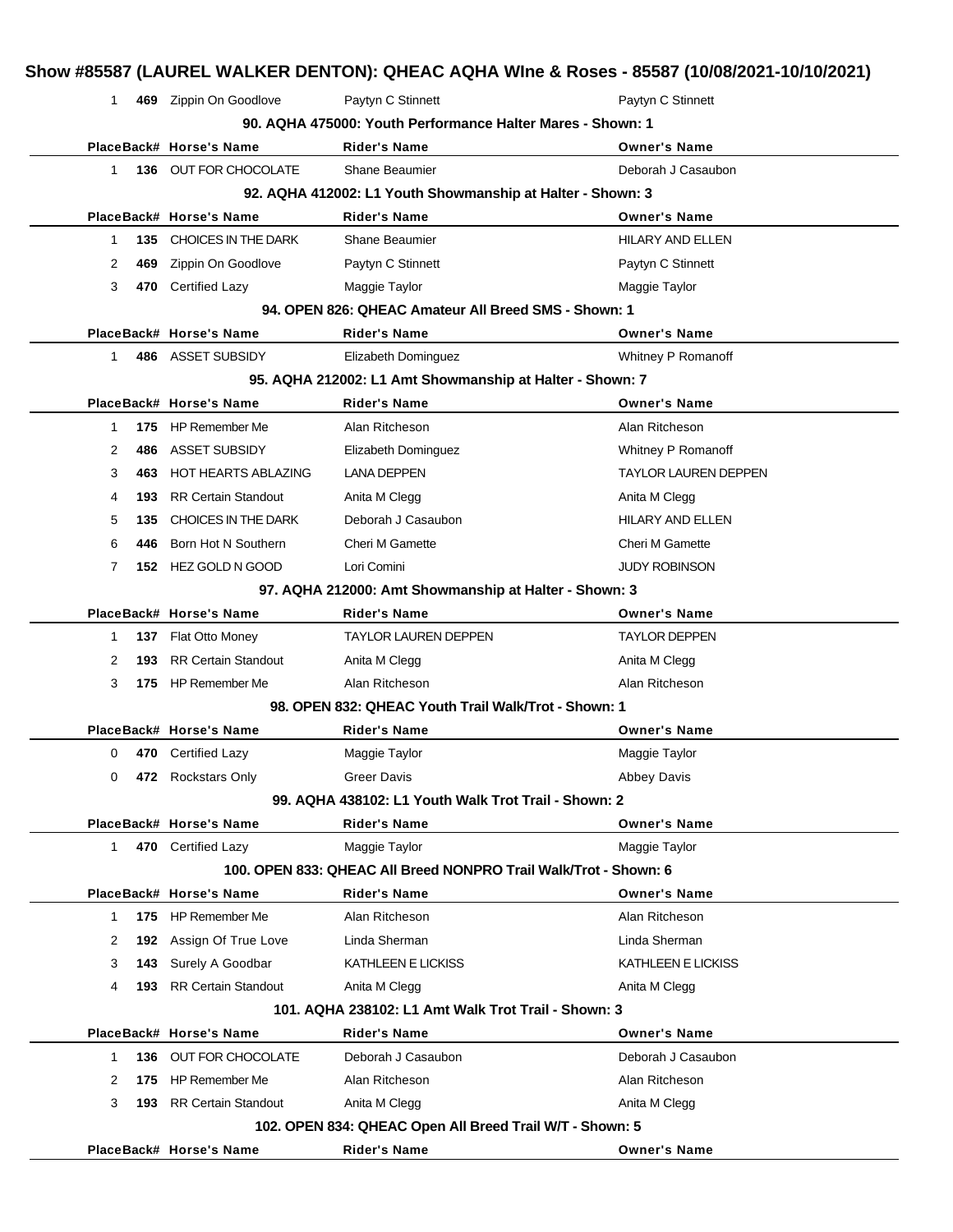| 1  |     | 196 Hussh Money          | Candy D Bava                                                  | Candy Bava               |
|----|-----|--------------------------|---------------------------------------------------------------|--------------------------|
| 2  | 136 | <b>OUT FOR CHOCOLATE</b> | Deborah J Casaubon                                            | Deborah J Casaubon       |
|    |     |                          | 103. AQHA 138004: L1 Trail - Shown: 6                         |                          |
|    |     | PlaceBack# Horse's Name  | <b>Rider's Name</b>                                           | <b>Owner's Name</b>      |
| 1. | 477 | Rocking Hot              | Trisha K Wright                                               | Trisha K Wright          |
| 2  | 143 | Surely A Goodbar         | Gabrielle D'Agostini-Lopes                                    | KATHLEEN E LICKISS       |
| 3  | 433 | Hotter Than Krymsun      | <b>MIKE WEAVER</b>                                            | <b>RENAY FORTENBERRY</b> |
|    |     |                          | 104. AQHA 438002: L1 Youth Trail - Shown: 2                   |                          |
|    |     | PlaceBack# Horse's Name  | Rider's Name                                                  | <b>Owner's Name</b>      |
| 1. | 471 | Martinis In The Dark     | <b>Delaney Davis</b>                                          | <b>Abbey Davis</b>       |
|    |     |                          | 105. AQHA 238002: L1 Amt Trail - Shown: 3                     |                          |
|    |     | PlaceBack# Horse's Name  | Rider's Name                                                  | <b>Owner's Name</b>      |
| 1  | 408 | <b>Big City Nites</b>    | <b>GRACE KOTSCH</b>                                           | <b>GRACE KOTSCH</b>      |
| 2  | 153 | <b>LOPIN ILLUSION</b>    | DONNA IMPEY                                                   | <b>DONNA IMPEY</b>       |
| 3  | 421 | <b>IMA BIG IMPULSE</b>   | <b>LAURA KELLEJIAN</b>                                        | LAURA KELLEJIAN          |
|    |     |                          | 106. AQHA 438000: Youth Trail - Shown: 2                      |                          |
|    |     | PlaceBack# Horse's Name  | Rider's Name                                                  | <b>Owner's Name</b>      |
| 1. | 469 | Zippin On Goodlove       | Paytyn C Stinnett                                             | Paytyn C Stinnett        |
| 2  | 471 | Martinis In The Dark     | <b>Delaney Davis</b>                                          | <b>Abbey Davis</b>       |
|    |     |                          | 107. AQHA 138100: Junior Trail - Shown: 6                     |                          |
|    |     | PlaceBack# Horse's Name  | Rider's Name                                                  | <b>Owner's Name</b>      |
| 1  | 477 | Rocking Hot              | Trisha K Wright                                               | Trisha K Wright          |
| 2  | 143 | Surely A Goodbar         | Gabrielle D'Agostini-Lopes                                    | KATHLEEN E LICKISS       |
| 3  | 471 | Martinis In The Dark     | <b>Delaney Davis</b>                                          | <b>Abbey Davis</b>       |
| 4  | 175 | <b>HP Remember Me</b>    | Whitney P Romanoff                                            | Alan Ritcheson           |
|    |     |                          | 109. AQHA 238000: Amt Trail - Shown: 6                        |                          |
|    |     | PlaceBack# Horse's Name  | Rider's Name                                                  | <b>Owner's Name</b>      |
| 1  | 137 | Flat Otto Money          | <b>TAYLOR LAUREN DEPPEN</b>                                   | <b>TAYLOR DEPPEN</b>     |
| 2  | 154 | Slow Lopin Louie         | ANGELA M MARSHALL                                             | ANGELA M MARSHALL        |
| 3  | 196 | Hussh Money              | Candy D Bava                                                  | Candy Bava               |
| 4  | 153 | <b>LOPIN ILLUSION</b>    | <b>DONNA IMPEY</b>                                            | <b>DONNA IMPEY</b>       |
| 5  | 488 | Only Zips Invited        | Barbara Lynn Klarich                                          | Barbara Lynn Klarich     |
| 6  | 222 | <b>SPICEY CHIP</b>       | <b>KARMA SWANSON</b>                                          | <b>LYNN RAMSEY</b>       |
|    |     |                          | 110. AQHA 138200: Senior Trail - Shown: 3                     |                          |
|    |     | PlaceBack# Horse's Name  | <b>Rider's Name</b>                                           | <b>Owner's Name</b>      |
| 1  | 488 | Only Zips Invited        | <b>CHERYL BUSICK</b>                                          | Barbara Lynn Klarich     |
| 2  | 154 | Slow Lopin Louie         | David Busick                                                  | ANGELA M MARSHALL        |
| 3  |     | 411 HP Heza Dream        | <b>Justin Wheeler</b>                                         | Chayo Frappied           |
|    |     |                          | 112. OPEN 827: QHEAC Open All Breed HUS W/T - Shown: 2        |                          |
|    |     | PlaceBack# Horse's Name  | <b>Rider's Name</b>                                           | <b>Owner's Name</b>      |
| 1. | 473 | Notice My Ryde           | Jacqueline Allen-Landeene                                     | Karen Otto               |
| 2  | 474 | RR I Told You So         | Jacqueline Allen-Landeene                                     | Jennifer Ann Pasquetti   |
|    |     |                          | 113. OPEN 828: QHEAC Youth HUS All Breed Walk/Trot - Shown: 3 |                          |
|    |     | PlaceBack# Horse's Name  | Rider's Name                                                  | <b>Owner's Name</b>      |
| 1  | 133 | LAZY IN MY LEVIS         | Kayla E Larkin                                                | Kayla E Larkin           |
| 2  |     | 472 Rockstars Only       | <b>Greer Davis</b>                                            | Abbey Davis              |
|    |     |                          |                                                               |                          |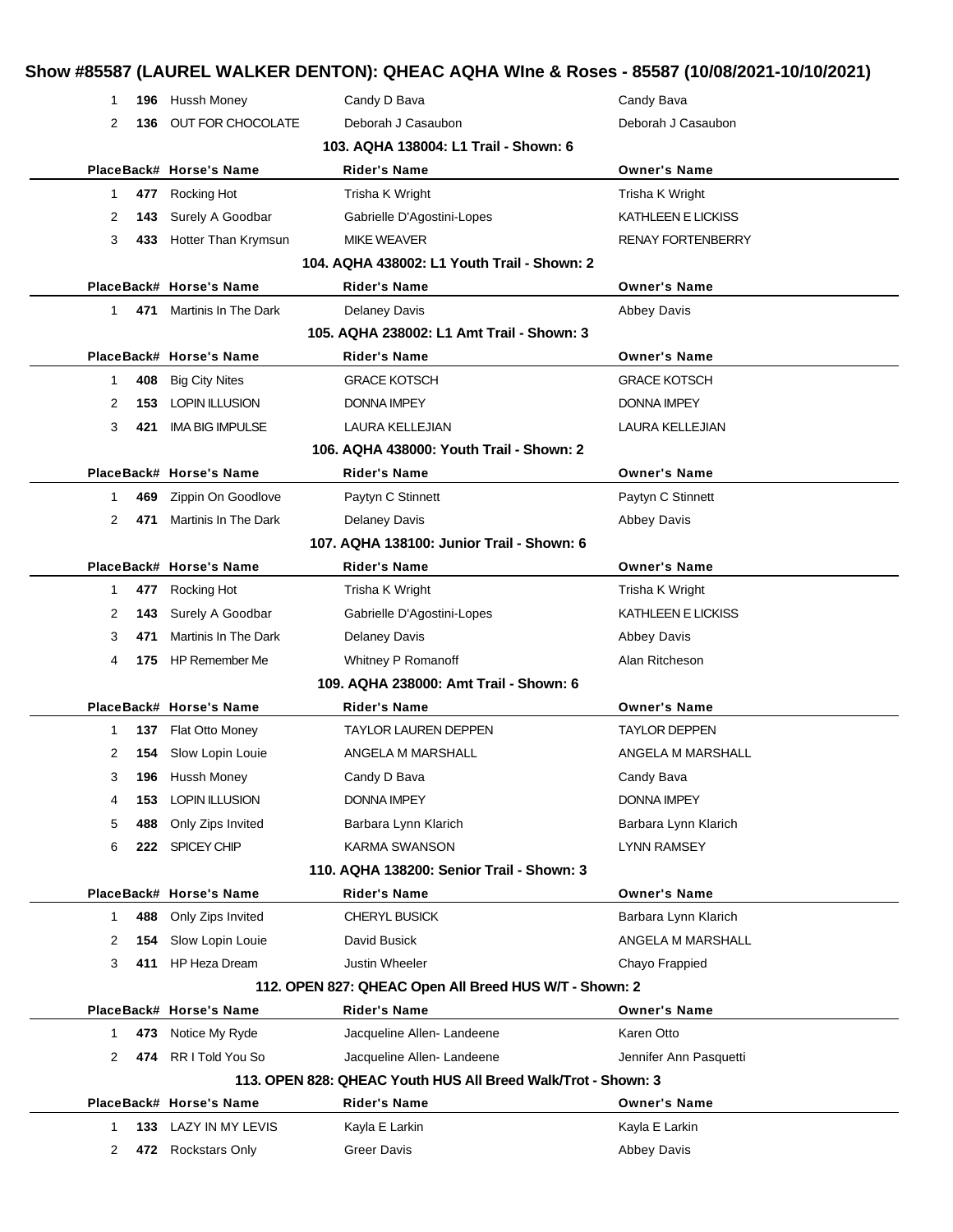| 3            |      | 478 Jets Principle Star | Kennedy Grace Wright                                              | Jarod W Wright               |
|--------------|------|-------------------------|-------------------------------------------------------------------|------------------------------|
|              |      |                         | 114. OPEN 829: QHEAC All Breed NONPRO HUS W/T - Shown: 1          |                              |
|              |      | PlaceBack# Horse's Name | <b>Rider's Name</b>                                               | <b>Owner's Name</b>          |
| 1            |      | 474 RR I Told You So    | Jennifer Ann Pasquetti                                            | Jennifer Ann Pasquetti       |
|              |      |                         | 116. AQHA 244102: L1 Amt Walk Trot Hunter Under Saddle - Shown: 1 |                              |
|              |      | PlaceBack# Horse's Name | Rider's Name                                                      | <b>Owner's Name</b>          |
| $\mathbf{1}$ |      | 474 RR I Told You So    | Jennifer Ann Pasquetti                                            | Jennifer Ann Pasquetti       |
|              |      |                         | 117. AQHA 144004: L1 Hunter Under Saddle - Shown: 4               |                              |
|              |      | PlaceBack# Horse's Name | <b>Rider's Name</b>                                               | <b>Owner's Name</b>          |
| 1            | 473  | Notice My Ryde          | Jacqueline Allen-Landeene                                         | Karen Otto                   |
| 2            | 175  | <b>HP Remember Me</b>   | Whitney P Romanoff                                                | Alan Ritcheson               |
| 3            | 133. | LAZY IN MY LEVIS        | Kayla E Larkin                                                    | Kayla E Larkin               |
| 4            | 447  | Hoo Dat Sleepin         | Jennifer L Wheeler                                                | <b>Shawn And Staci Cupps</b> |
|              |      |                         | 118. AQHA 444002: L1 Youth Hunter Under Saddle - Shown: 6         |                              |
|              |      | PlaceBack# Horse's Name | <b>Rider's Name</b>                                               | <b>Owner's Name</b>          |
| 1            | 447  | Hoo Dat Sleepin         | Kaylee Heron                                                      | Shawn And Staci Cupps        |
| 2            | 471  | Martinis In The Dark    | <b>Delaney Davis</b>                                              | <b>Abbey Davis</b>           |
| 3            | 133  | <b>LAZY IN MY LEVIS</b> | Kayla E Larkin                                                    | Kayla E Larkin               |
| 4            | 470  | Certified Lazy          | Maggie Taylor                                                     | Maggie Taylor                |
| 5            | 469  | Zippin On Goodlove      | Paytyn C Stinnett                                                 | Paytyn C Stinnett            |
| 6            | 478  | Jets Principle Star     | Kennedy Grace Wright                                              | Jarod W Wright               |
|              |      |                         | 121. AQHA 444000: Youth Hunter Under Saddle - Shown: 3            |                              |
|              |      | PlaceBack# Horse's Name | <b>Rider's Name</b>                                               | <b>Owner's Name</b>          |
| 1            | 447  | Hoo Dat Sleepin         | Kaylee Heron                                                      | Shawn And Staci Cupps        |
| 2            | 471  | Martinis In The Dark    | <b>Delaney Davis</b>                                              | <b>Abbey Davis</b>           |
| 3            | 133  | LAZY IN MY LEVIS        | Kayla E Larkin                                                    | Kayla E Larkin               |
|              |      |                         | 125. OPEN 830: QHEAC Youth All Breed HSE Walk/Trot - Shown: 1     |                              |
|              |      | PlaceBack# Horse's Name | Rider's Name                                                      | <b>Owner's Name</b>          |
| 1            |      | 472 Rockstars Only      | <b>Greer Davis</b>                                                | <b>Abbey Davis</b>           |
|              |      |                         | 129. AQHA 452002: L1 Youth Hunt Seat Equitation - Shown: 4        |                              |
|              |      | PlaceBack# Horse's Name | <b>Rider's Name</b>                                               | <b>Owner's Name</b>          |
| 1            | 471  | Martinis In The Dark    | <b>Delaney Davis</b>                                              | <b>Abbey Davis</b>           |
| 2            | 470  | <b>Certified Lazy</b>   | Maggie Taylor                                                     | Maggie Taylor                |
| 3            | 469  | Zippin On Goodlove      | Paytyn C Stinnett                                                 | Paytyn C Stinnett            |
| 4            | 447  | Hoo Dat Sleepin         | Kaylee Heron                                                      | Shawn And Staci Cupps        |
|              |      |                         | 131. AQHA 452000: Youth Hunt Seat Equitation - Shown: 2           |                              |
|              |      | PlaceBack# Horse's Name | <b>Rider's Name</b>                                               | <b>Owner's Name</b>          |
| 1            | 471  | Martinis In The Dark    | Delaney Davis                                                     | <b>Abbey Davis</b>           |
| 2            | 447  | Hoo Dat Sleepin         | Kaylee Heron                                                      | Shawn And Staci Cupps        |
|              |      |                         | 136. OPEN 6012: QHEAC NON-PRO REINING ALL BREED - Shown: 1        |                              |
|              |      | PlaceBack# Horse's Name | <b>Rider's Name</b>                                               | <b>Owner's Name</b>          |
| 1            | 182  | Katys On Tour           | Amanda Potter                                                     | Amanda Potter                |
|              |      |                         | 137. AQHA 234002: L1 Amt Reining - Shown: 5                       |                              |
|              |      | PlaceBack# Horse's Name | <b>Rider's Name</b>                                               | <b>Owner's Name</b>          |
| 1            | 283  | SM Custom Play Chic     | Regina Needham                                                    | Regina Needham               |
| 2            | 167  | Jeanie S                | KATHY CREASEY                                                     | KATHY CREASEY                |
|              |      |                         |                                                                   |                              |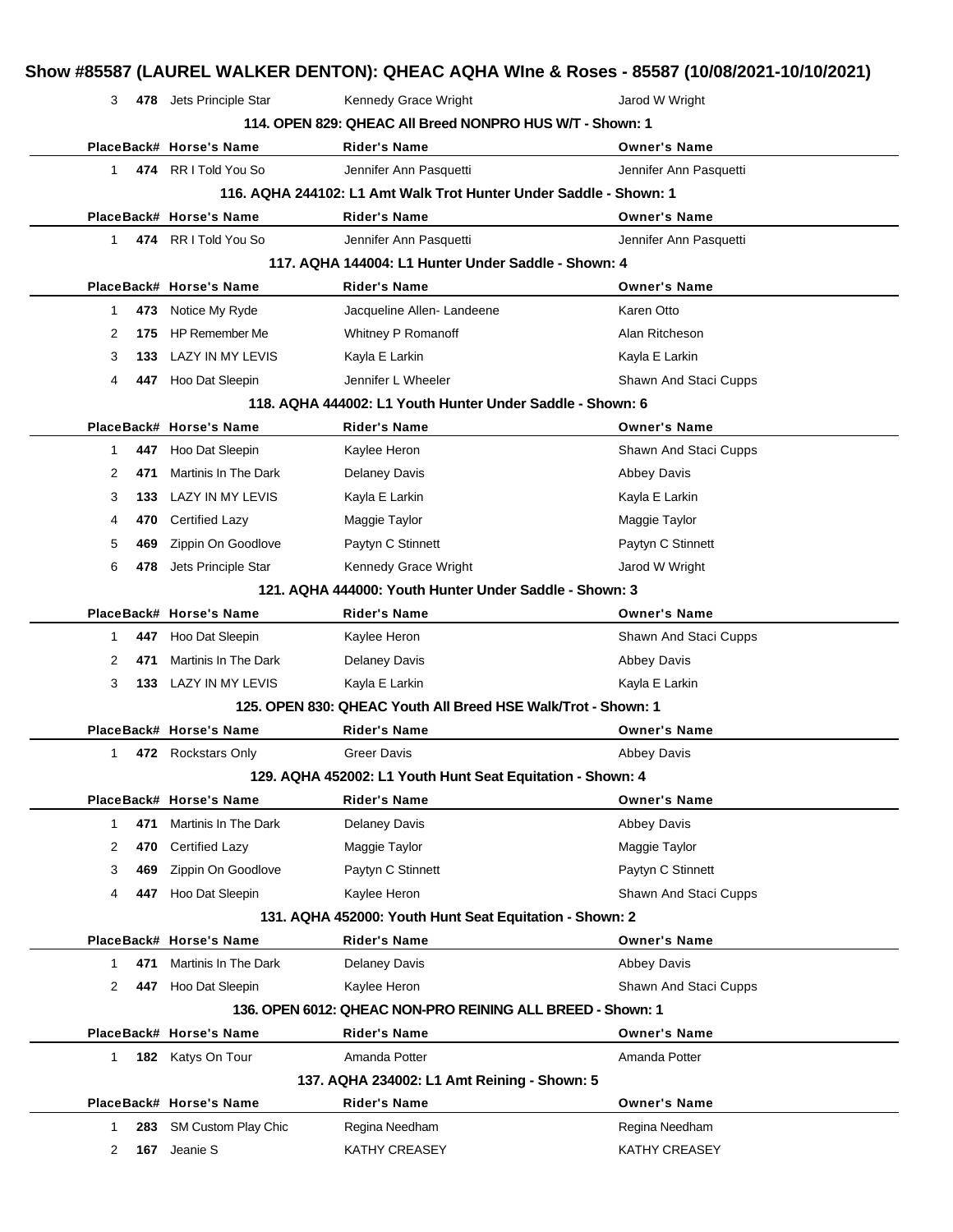|  |  |  |  | 138. AQHA 434000: Youth Reining - Shown: 1 |  |  |
|--|--|--|--|--------------------------------------------|--|--|
|--|--|--|--|--------------------------------------------|--|--|

|                                             |     | PlaceBack# Horse's Name                       | <b>Rider's Name</b>                                         | <b>Owner's Name</b>       |  |
|---------------------------------------------|-----|-----------------------------------------------|-------------------------------------------------------------|---------------------------|--|
| 1                                           | 189 | Starlights Lil Belle                          | Steven R Vieira                                             | Steven & Ashley Vieira    |  |
| 139. AQHA 134100: Junior Reining - Shown: 4 |     |                                               |                                                             |                           |  |
|                                             |     | PlaceBack# Horse's Name                       | <b>Rider's Name</b>                                         | <b>Owner's Name</b>       |  |
| 1                                           |     | 481 KJ Smart Hickory                          | Wes Chappell                                                | <b>TAMARA BONNETT</b>     |  |
| 2                                           | 415 | <b>Shiners Tuff Chic</b>                      | SARAH KENNEDY                                               | <b>LANA CORLESS</b>       |  |
|                                             |     |                                               | 140. AQHA 234800: Amt Select Reining - Shown: 7             |                           |  |
|                                             |     | PlaceBack# Horse's Name                       | <b>Rider's Name</b>                                         | <b>Owner's Name</b>       |  |
| $\mathbf 1$                                 |     | 406 Chex Your Gunz                            | <b>NANCY CHAPMAN</b>                                        | MICHAEL OR NANCY          |  |
| 2                                           | 480 | <b>Smart Dualin Cat</b>                       | <b>Nancy Mills</b>                                          | <b>Nancy Mills</b>        |  |
| 3                                           | 508 | <b>BIG BAD BOBBI</b>                          | <b>DEBBIE LAMSON</b>                                        | RYLEE AND/OR DEBORAH      |  |
|                                             |     |                                               | 141. AQHA 234000: Amt Reining - Shown: 4                    |                           |  |
|                                             |     | PlaceBack# Horse's Name                       | <b>Rider's Name</b>                                         | <b>Owner's Name</b>       |  |
| 1                                           |     | 187 SHINED WRIGHT                             | <b>CORIE D BROCK</b>                                        | <b>CORRIE BROCK</b>       |  |
| 2                                           | 481 | <b>KJ Smart Hickory</b>                       | <b>TAMARA BONNETT</b>                                       | <b>TAMARA BONNETT</b>     |  |
| 3                                           |     | 403 A Smooth Pepto                            | Nancy Mohr                                                  | Nancy Mohr                |  |
|                                             |     |                                               | 142. OPEN 6013: QHEAC REINING OPEN ALL BREED/AGE - Shown: 5 |                           |  |
|                                             |     | PlaceBack# Horse's Name                       | <b>Rider's Name</b>                                         | <b>Owner's Name</b>       |  |
| 1                                           |     | 495 Gotta Whizza Latte                        | Sophia Calamari                                             | Idamae McNabb             |  |
| 2                                           |     | 511 George Booney                             | Cori Shields                                                | Cori Shields              |  |
| 3                                           | 415 | <b>Shiners Tuff Chic</b>                      | SARAH KENNEDY                                               | <b>LANA CORLESS</b>       |  |
|                                             |     |                                               | 143. AQHA 134200: Senior Reining - Shown: 3                 |                           |  |
|                                             |     | PlaceBack# Horse's Name                       | <b>Rider's Name</b>                                         | <b>Owner's Name</b>       |  |
| 1                                           | 480 | <b>Smart Dualin Cat</b>                       | Wes Chappell                                                | <b>Nancy Mills</b>        |  |
| 2                                           | 404 | <b>Topsails Guru</b>                          | <b>RON EMMONS</b>                                           | Joan Kautz                |  |
| 3                                           | 409 | <b>ISR My Little Cielo</b>                    | Karin Sofia Hiltbrand                                       | Karin Sofia Hiltbrand     |  |
|                                             |     | 144. AQHA 143004: L1 Ranch Riding - Shown: 12 |                                                             |                           |  |
|                                             |     | PlaceBack# Horse's Name                       | <b>Rider's Name</b>                                         | <b>Owner's Name</b>       |  |
| 1                                           |     | <b>158</b> Gunners Pearlshine                 | <b>MELISSA ZANETTI</b>                                      | Ryan Saldana              |  |
| $\overline{\mathbf{c}}$                     | 501 | <b>UWRF Custom Einstein</b>                   | <b>STEPHANIE BOYES</b>                                      | Cooper Smith              |  |
| 3                                           | 284 | <b>DS CD Boomtime</b>                         | <b>MELISSA ZANETTI</b>                                      | Nicole Raelynn Matthews   |  |
| 4                                           | 405 | Ruf Ya Up                                     | <b>MELISSA ZANETTI</b>                                      | <b>GINA MAEKAWA</b>       |  |
| 5                                           | 434 | <b>FRC Tequila Sunrise</b>                    | Anna Poldervaart                                            | Feather River College FDN |  |
| 6                                           | 456 | <b>Sheza Tinseled Dunit</b>                   | Montana Berlin                                              | Montana Or Kim Berlin     |  |
| 7                                           | 416 | A Zippin Premonition                          | <b>BEVERLY GEORGE</b>                                       | <b>BEVERLY GEORGE</b>     |  |
| 8                                           | 179 | CD LENA DOC                                   | Mary Ann Colliver                                           | Mary Ann Colliver         |  |
| 9                                           | 445 | ZIPPED MY BLUE JEANZ                          | <b>BRANDI PAYER</b>                                         | <b>BRINDA LEE BOE</b>     |  |
|                                             |     |                                               | 145. AQHA 443002: L1 Youth Ranch Riding - Shown: 6          |                           |  |
|                                             |     | PlaceBack# Horse's Name                       | Rider's Name                                                | <b>Owner's Name</b>       |  |
| $\mathbf 1$                                 | 426 | CD Blue Halle                                 | Kensley Elizabeth Hennessy                                  | <b>BARBARA LINDEMANN</b>  |  |
| 2                                           | 158 | <b>Gunners Pearlshine</b>                     | Ryan Saldana                                                | Ryan Saldana              |  |
| 3                                           | 284 | <b>DS CD Boomtime</b>                         | Nicole Raelynn Matthews                                     | Nicole Raelynn Matthews   |  |
| OP14                                        | 505 | Its Remedy Time                               | Kensley Elizabeth Hennessy                                  | <b>BARBARA LINDEMANN</b>  |  |
|                                             |     |                                               |                                                             |                           |  |

**146. AQHA 143100: Junior Ranch Riding - Shown: 11**

OP1 5 435 FRC Reapin Memories Rebecca P Johnson **Feather River College FDN**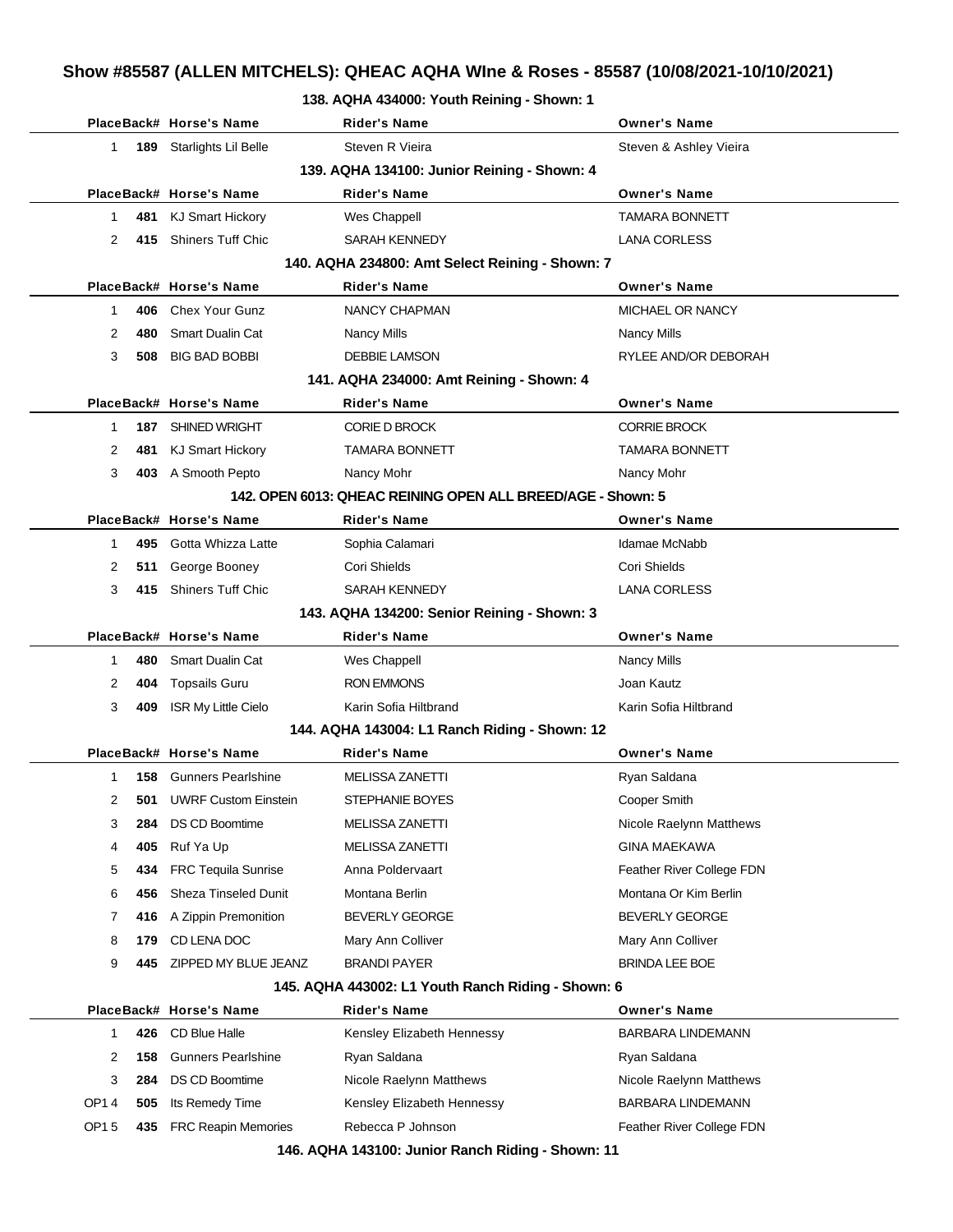|      |     | PlaceBack# Horse's Name     | Rider's Name                                         | <b>Owner's Name</b>       |
|------|-----|-----------------------------|------------------------------------------------------|---------------------------|
| 1    | 426 | CD Blue Halle               | <b>SARAH CLIFFORD</b>                                | <b>BARBARA LINDEMANN</b>  |
| 2    | 439 | Maverick Dun It             | SARAH KENNEDY                                        | Amy Corbett               |
| 3    | 405 | Ruf Ya Up                   | <b>MELISSA ZANETTI</b>                               | <b>GINA MAEKAWA</b>       |
| 4    | 430 | Caucha Spin N               | MELISSA ZANETTI                                      | Michelle Ingram           |
| 5    | 178 | Gotta Go Get Smart          | <b>DEANNA TEXEIRA</b>                                | <b>DEANNA TEXEIRA</b>     |
| 6    | 494 | Spookadee Lark              | <b>ERIC LAPORTE</b>                                  | <b>Michell Kimball</b>    |
| 7    | 434 | <b>FRC Tequila Sunrise</b>  | Anna Poldervaart                                     | Feather River College FDN |
| 8    | 468 | <b>MLG Brew</b>             | <b>LIZ REMPHREY</b>                                  | Suarez Rigoberto Marin    |
| 9    | 501 | <b>UWRF Custom Einstein</b> | STEPHANIE BOYES                                      | Cooper Smith              |
|      |     |                             | 147. AQHA 443000: Youth Ranch Riding - Shown: 6      |                           |
|      |     | PlaceBack# Horse's Name     | Rider's Name                                         | <b>Owner's Name</b>       |
| 1    | 426 | CD Blue Halle               | Kensley Elizabeth Hennessy                           | <b>BARBARA LINDEMANN</b>  |
| 2    | 158 | <b>Gunners Pearlshine</b>   | Ryan Saldana                                         | Ryan Saldana              |
| 3    | 456 | <b>Sheza Tinseled Dunit</b> | Montana Berlin                                       | Montana Or Kim Berlin     |
| 4    | 284 | <b>DS CD Boomtime</b>       | Nicole Raelynn Matthews                              | Nicole Raelynn Matthews   |
| 5    | 161 | <b>LOUIS VUITTON PLEASE</b> | Christian Scanlan                                    | Dawn Poston & Samantha    |
| OP16 |     | 170 FRC Shooter Special     | Ryane Humes                                          | Ryane Humes               |
|      |     |                             | 148. AQHA 243002: L1 Amt Ranch Riding - Shown: 12    |                           |
|      |     | PlaceBack# Horse's Name     | Rider's Name                                         | <b>Owner's Name</b>       |
| 1    | 150 | SIMPLY A BABE               | Allyson R Walker                                     | Allyson R Walker          |
| 2    | 155 | Jax Smokin Chex             | Ross E Felthousen                                    | Ross E Felthousen         |
| 3    | 401 | <b>WRIGHT ON WIMPY</b>      | <b>JAN ALLDRIN</b>                                   | <b>JAN ALLDRIN</b>        |
| 4    | 283 | SM Custom Play Chic         | Regina Needham                                       | Regina Needham            |
| 5    | 420 | <b>Starlight Juliet</b>     | Dyan Hall                                            | Dyan Hall                 |
| 6    | 403 | A Smooth Pepto              | Nancy Mohr                                           | Nancy Mohr                |
| 7    | 167 | Jeanie S                    | <b>KATHY CREASEY</b>                                 | <b>KATHY CREASEY</b>      |
| 8    | 462 | <b>CALS MARTINI BAR</b>     | <b>KAROL READ</b>                                    | KAROL READ                |
| 9    | 445 | ZIPPED MY BLUE JEANZ        | <b>BRINDA LEE BOE</b>                                | <b>BRINDA LEE BOE</b>     |
|      |     |                             | 149. AQHA 243800: Amt Select Ranch Riding - Shown: 7 |                           |
|      |     | PlaceBack# Horse's Name     | <b>Rider's Name</b>                                  | <b>Owner's Name</b>       |
| 1    | 418 | STARLIGHT PEPTO             | Denise K Williamson                                  | CYNTHIA CANTLEBERRY       |
| 2    | 507 | <b>BOONS COWBOYGIRL</b>     | <b>DEBBIE LAMSON</b>                                 | RYLEE AND/OR DEBORAH      |
| 3    | 508 | <b>BIG BAD BOBBI</b>        | <b>DEBBIE LAMSON</b>                                 | RYLEE AND/OR DEBORAH      |
| 4    | 403 | A Smooth Pepto              | Nancy Mohr                                           | Nancy Mohr                |
| 5    | 401 | <b>WRIGHT ON WIMPY</b>      | <b>JAN ALLDRIN</b>                                   | <b>JAN ALLDRIN</b>        |
| 6    | 416 | A Zippin Premonition        | <b>BEVERLY GEORGE</b>                                | <b>BEVERLY GEORGE</b>     |
| DQ   | 500 | Never Forget Spooks         | Susan Atkinson                                       | Susan Atkinson            |
|      |     |                             | 151. AQHA 143200: Senior Ranch Riding - Shown: 5     |                           |
|      |     | PlaceBack# Horse's Name     | <b>Rider's Name</b>                                  | <b>Owner's Name</b>       |
| 1.   |     | 418 STARLIGHT PEPTO         | CYNTHIA CANTLEBERRY                                  | CYNTHIA CANTLEBERRY       |
| 2    | 511 | George Booney               | Cori Shields                                         | Cori Shields              |
| 3    | 145 | Cee My Foolish Tangy        | <b>SARAH CLIFFORD</b>                                | NANCY W CARREL            |
| 4    |     | 467 Yolo Jersey             | <b>LIZ REMPHREY</b>                                  | Sara Curtis               |

**142** Metallic Smart Kat Justin Wheeler Justin Wheeler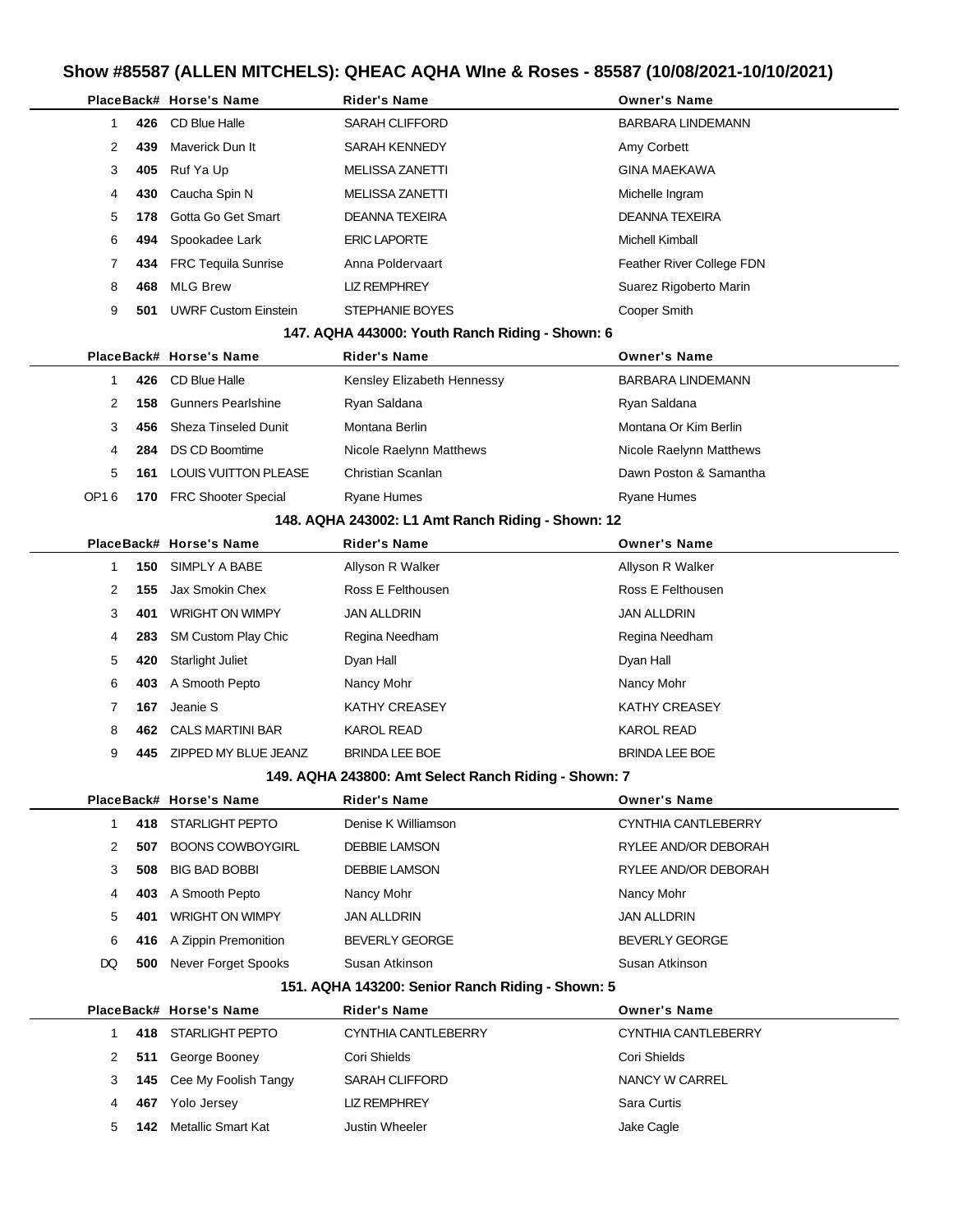### **Show #85588 (Amy D Watkins): QHEAC AQHA WIne & Roses - 85588 (10/08/2021-10/10/2021)**

|              |     |                         | Show #85588 (Amy D Watkins): QHEAC AQHA WIne & Roses - 85588 (10/08/2021-10/10/2 |                           |
|--------------|-----|-------------------------|----------------------------------------------------------------------------------|---------------------------|
|              |     |                         | 1. AQHA 114100: Junior Cutting - Shown: 3                                        |                           |
|              |     | PlaceBack# Horse's Name | <b>Rider's Name</b>                                                              | <b>Owner's Name</b>       |
| $\mathbf{1}$ | 454 | Tanjo                   | <b>ALAN OGLESBY</b>                                                              | DANA AZEVEDO              |
| 2            | 184 | O Whiskey Chic          | <b>RON EMMONS</b>                                                                | Smith, Mel/Scott, Trinity |
| 3            | 258 | Dual Timin Holly        | SARAH KENNEDY                                                                    | <b>SARAH KENNEDY</b>      |
|              |     |                         | 2. AQHA 414002: L1 Youth Cutting - Shown: 1                                      |                           |
|              |     | PlaceBack# Horse's Name | <b>Rider's Name</b>                                                              | <b>Owner's Name</b>       |
| $\mathbf{1}$ |     | 455 Reyly Stylish       | Milly Kane                                                                       | Martin Kane               |
|              |     |                         | 3. AQHA 214002: L1 Amt Cutting - Shown: 2                                        |                           |
|              |     | PlaceBack# Horse's Name | <b>Rider's Name</b>                                                              | <b>Owner's Name</b>       |
| $\mathbf{1}$ |     | 457 SMART SUGAR MERADA  | Madeleine Marie Peterson                                                         | DANA AZEVEDO              |
|              |     |                         | 4. AQHA 414000: Youth Cutting - Shown: 1                                         |                           |
|              |     | PlaceBack# Horse's Name | <b>Rider's Name</b>                                                              | <b>Owner's Name</b>       |
| $\mathbf{1}$ |     | 423 Montana Jule Star   | Rebecca P Johnson                                                                | Chris Johnson             |
|              |     |                         | 6. AQHA 214000: Amt Cutting - Shown: 6                                           |                           |
|              |     | PlaceBack# Horse's Name | <b>Rider's Name</b>                                                              | <b>Owner's Name</b>       |
| 1            | 191 | Fancy Royal Dual        | Barbara Poundstone                                                               | Barbara Poundstone        |
| 2            | 423 | Montana Jule Star       | Chris Johnson                                                                    | Chris Johnson             |
| 3            | 151 | <b>Red Metallica</b>    | DANA AZEVEDO                                                                     | DANA AZEVEDO              |
| 4            | 424 | Margaritta Time         | <b>GARY SCHENCK</b>                                                              | <b>GARY SCHENCK</b>       |
| 5            | 181 | <b>High Brow Rider</b>  | Jerry Gould                                                                      | Imperial Ranch LLC        |
| 6            | 461 | Smooth N Shiney 45      | <b>ELIZABETH YOUNGER-</b>                                                        | <b>ELIZABETH YOUNGER-</b> |
|              |     |                         | 7. AQHA 114200: Senior Cutting - Shown: 3                                        |                           |
|              |     | PlaceBack# Horse's Name | <b>Rider's Name</b>                                                              | <b>Owner's Name</b>       |

|                                                           |     | PlaceBack# Horse's Name      | Rider's Name      | <b>Owner's Name</b> |  |
|-----------------------------------------------------------|-----|------------------------------|-------------------|---------------------|--|
|                                                           |     | <b>200</b> III Bet Cha       | SARAH KENNEDY     | Riley Valin         |  |
|                                                           | 423 | Montana Jule Star            | Chris Johnson     | Chris Johnson       |  |
| 3                                                         |     | <b>185</b> SJR Metallic Beau | <b>RON EMMONS</b> | <b>JILL PIERRE</b>  |  |
| 8. AQHA 417000: Youth Working Cow Horse Boxing - Shown: 2 |     |                              |                   |                     |  |

### **8. AQHA 417000: Youth Working Cow Horse Boxing - Shown: 2**

|               |     | PlaceBack# Horse's Name     | <b>Rider's Name</b>                                            | <b>Owner's Name</b>       |
|---------------|-----|-----------------------------|----------------------------------------------------------------|---------------------------|
| 1             | 161 | <b>LOUIS VUITTON PLEASE</b> | Christian Scanlan                                              | Dawn Poston & Samantha    |
| 2             | 241 | <b>GENUINELY CODE RED</b>   | Kensley Elizabeth Hennessy                                     | <b>BARBARA LINDEMANN</b>  |
|               |     |                             | 9. AQHA 217800: Amt Select Working Cow Horse Boxing - Shown: 5 |                           |
|               |     | PlaceBack# Horse's Name     | <b>Rider's Name</b>                                            | <b>Owner's Name</b>       |
| 1             | 181 | High Brow Rider             | Jerry Gould                                                    | Imperial Ranch LLC        |
| $\mathcal{P}$ | 162 | SHOOT TO THRIL              | RONALD ZUMBRO                                                  | RON OR JENNIFER ZUMBRO    |
| 3             | 461 | Smooth N Shiney 45          | <b>ELIZABETH YOUNGER-</b>                                      | <b>ELIZABETH YOUNGER-</b> |
| 4             | 188 | Jacs Peacemaker             | Rebecca Colla                                                  | Rebecca Colla             |
| 5             | 134 | Hollywood Joe Cash          | <b>BONNIE GARCIA</b>                                           | <b>BONNIE GARCIA</b>      |
|               |     |                             | 10. AQHA 217000: Amt Working Cow Horse Boxing - Shown: 2       |                           |
|               |     | PlaceBack# Horse's Name     | Rider's Name                                                   | <b>Owner's Name</b>       |
|               | 187 | SHINED WRIGHT               | <b>CORIE D BROCK</b>                                           | <b>CORRIE BROCK</b>       |
| 2             | 402 | Mr Dual Nic                 | <b>ED SKELLENGER</b>                                           | <b>ED SKELLENGER</b>      |
|               |     |                             | 15. AQHA 216000: Amt Working Cow Horse - Shown: 6              |                           |
|               |     |                             |                                                                |                           |

|   | PlaceBack# Horse's Name | Rider's Name   | <b>Owner's Name</b> |
|---|-------------------------|----------------|---------------------|
| 0 | 437 ISR Get A Wyn       | Lori Conrow    | Lori Conrow         |
|   | <b>180</b> Scrub Oak    | LA DONA EMMONS | LA DONA EMMONS      |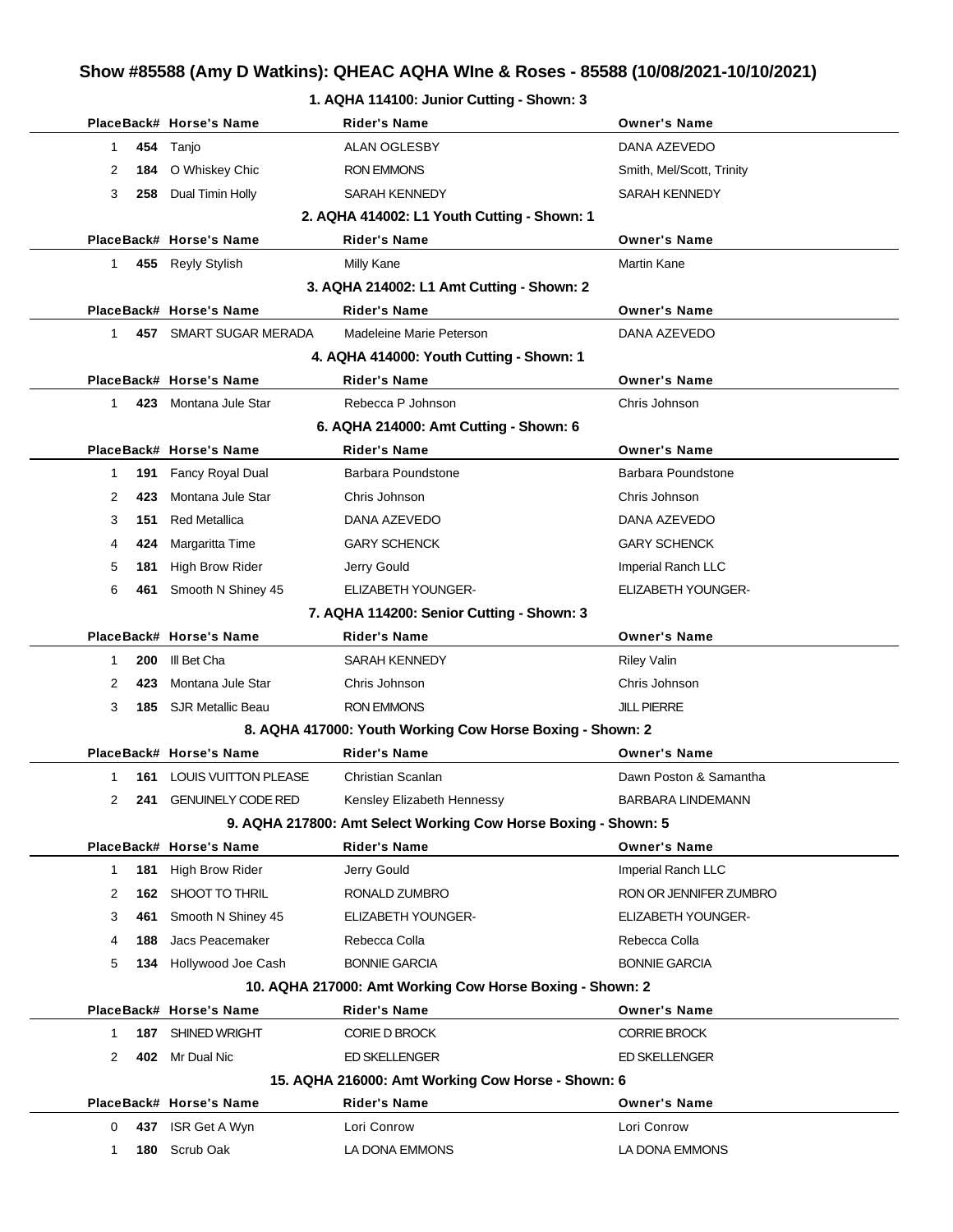# **Show #85588 (Amy D Watkins): QHEAC AQHA WIne & Roses - 85588 (10/08/2021-10/10/2021)**

|                                                             | 2           | 480 | <b>Smart Dualin Cat</b>      | <b>Nancy Mills</b>                                              | Nancy Mills               |  |  |
|-------------------------------------------------------------|-------------|-----|------------------------------|-----------------------------------------------------------------|---------------------------|--|--|
|                                                             | 3           | 481 | <b>KJ Smart Hickory</b>      | TAMARA BONNETT                                                  | <b>TAMARA BONNETT</b>     |  |  |
|                                                             | 4           | 424 | Margaritta Time              | <b>GARY SCHENCK</b>                                             | <b>GARY SCHENCK</b>       |  |  |
|                                                             | 5           | 419 | CR Dees Be Tuff              | <b>MARK BROECKEL</b>                                            | <b>MARK BROECKEL</b>      |  |  |
|                                                             |             |     |                              | 16. AQHA 116200: Senior Working Cow Horse - Shown: 3            |                           |  |  |
|                                                             |             |     | PlaceBack# Horse's Name      | <b>Rider's Name</b>                                             | <b>Owner's Name</b>       |  |  |
|                                                             | $\mathbf 1$ |     | <b>185 SJR Metallic Beau</b> | <b>RON EMMONS</b>                                               | <b>JILL PIERRE</b>        |  |  |
|                                                             | 2           | 183 | Let The Cash Ride            | <b>RON EMMONS</b>                                               | <b>MEL SMITH</b>          |  |  |
|                                                             | 3           | 429 | Missin My Cowboy             | David Busick                                                    | STEPHANIE LEWIS           |  |  |
|                                                             |             |     |                              | 17. OPEN 800: SCHOOLING WP - Shown: 9                           |                           |  |  |
|                                                             |             |     | PlaceBack# Horse's Name      | <b>Rider's Name</b>                                             | <b>Owner's Name</b>       |  |  |
|                                                             | 0           |     | 470 Certified Lazy           | Maggie Taylor                                                   | Maggie Taylor             |  |  |
|                                                             | 0           | 471 | <b>Martinis In The Dark</b>  | Jarod W Wright                                                  | <b>Abbey Davis</b>        |  |  |
|                                                             | 0           | 446 | Born Hot N Southern          | <b>BRANDI PAYER</b>                                             | <b>Cheri M Gamette</b>    |  |  |
|                                                             | 0           |     | 427 A COOL CAN DO            | <b>EMILY TURNER</b>                                             | <b>PAMELA RICE</b>        |  |  |
|                                                             | 0           | 428 | Made N The USA               | <b>Heather Hospenthal</b>                                       | <b>Heather Hospenthal</b> |  |  |
|                                                             | 0           | 148 | Its Ben A Pleasure           | David Busick                                                    | SAUNCIE QUILLIN           |  |  |
|                                                             | 0           | 417 | Ima Secret Sensation         | <b>SAUNCIE QUILLIN</b>                                          | <b>SHARON SCHLAGEL</b>    |  |  |
|                                                             | 0           | 174 | Lookin Southern              | Whitney P Romanoff                                              | Nicole R Waddell          |  |  |
|                                                             | 0           | 159 | <b>KRYMSUNS KOWGIRL</b>      | <b>MELISSA ZANETTI</b>                                          | <b>MARISA CASTELLINO</b>  |  |  |
|                                                             | 0           | 193 | <b>RR Certain Standout</b>   | <b>CHERYL BUSICK</b>                                            | Anita M Clegg             |  |  |
|                                                             |             |     |                              | 18. OPEN 820: QHEAC Open All Breed WP Walk/Jog - Shown: 7       |                           |  |  |
|                                                             |             |     | PlaceBack# Horse's Name      | <b>Rider's Name</b>                                             | <b>Owner's Name</b>       |  |  |
|                                                             | 1           |     | 474 RR I Told You So         | Jennifer Ann Pasquetti                                          | Jennifer Ann Pasquetti    |  |  |
|                                                             | 2           | 446 | Born Hot N Southern          | <b>Cheri M Gamette</b>                                          | <b>Cheri M Gamette</b>    |  |  |
|                                                             | 3           | 475 | Im Xited To B Nvited         | Alexis Miller                                                   | Jason Pasquetti           |  |  |
|                                                             | 4           | 193 | <b>RR Certain Standout</b>   | Anita M Clegg                                                   | Anita M Clegg             |  |  |
|                                                             | 5           | 417 | Ima Secret Sensation         | Samantha Christy                                                | <b>SHARON SCHLAGEL</b>    |  |  |
|                                                             | 6           | 476 | Shezlopinlikeitshot          | <b>KRISTINA CROSBY</b>                                          | <b>KRISTINA CROSBY</b>    |  |  |
|                                                             | 7           |     | 172 This Candi Rocks         | Sidney Dingman                                                  | <b>MIKE WEAVER</b>        |  |  |
|                                                             |             |     |                              | 19. OPEN 821: QHEAC Open All Breed Youth WP Walk/Jog - Shown: 3 |                           |  |  |
|                                                             |             |     | PlaceBack# Horse's Name      | <b>Rider's Name</b>                                             | <b>Owner's Name</b>       |  |  |
|                                                             | $\mathbf 1$ |     | 472 Rockstars Only           | <b>Greer Davis</b>                                              | <b>Abbey Davis</b>        |  |  |
|                                                             | 2           | 478 | Jets Principle Star          | Kennedy Grace Wright                                            | Jarod W Wright            |  |  |
|                                                             | 3           |     | 427 A COOL CAN DO            | <b>EMILY TURNER</b>                                             | <b>PAMELA RICE</b>        |  |  |
| 21. OPEN 822: QHEAC All Breed NONPRO WP Walk/Jog - Shown: 5 |             |     |                              |                                                                 |                           |  |  |
|                                                             |             |     | PlaceBack# Horse's Name      | <b>Rider's Name</b>                                             | <b>Owner's Name</b>       |  |  |
|                                                             | 1           |     | 474 RR I Told You So         | Jennifer Ann Pasquetti                                          | Jennifer Ann Pasquetti    |  |  |
|                                                             | 2           | 159 | <b>KRYMSUNS KOWGIRL</b>      | <b>MARISA CASTELLINO</b>                                        | <b>MARISA CASTELLINO</b>  |  |  |
|                                                             | 3           | 475 | Im Xited To B Nyited         | Alexis Miller                                                   | Jason Pasquetti           |  |  |
|                                                             | 4           | 446 | Born Hot N Southern          | <b>Cheri M Gamette</b>                                          | <b>Cheri M Gamette</b>    |  |  |
|                                                             | 5           | 417 | Ima Secret Sensation         | Samantha Christy                                                | <b>SHARON SCHLAGEL</b>    |  |  |
|                                                             |             |     |                              | 22. AQHA 242102: L1 Amt Walk Trot Western Pleasure - Shown: 10  |                           |  |  |
|                                                             |             |     | PlaceBack# Horse's Name      | <b>Rider's Name</b>                                             | <b>Owner's Name</b>       |  |  |
|                                                             | 1           |     | 474 RR I Told You So         | Jennifer Ann Pasquetti                                          | Jennifer Ann Pasquetti    |  |  |
|                                                             | 2           |     | 175 HP Remember Me           | Alan Ritcheson                                                  | Alan Ritcheson            |  |  |
|                                                             |             |     |                              |                                                                 |                           |  |  |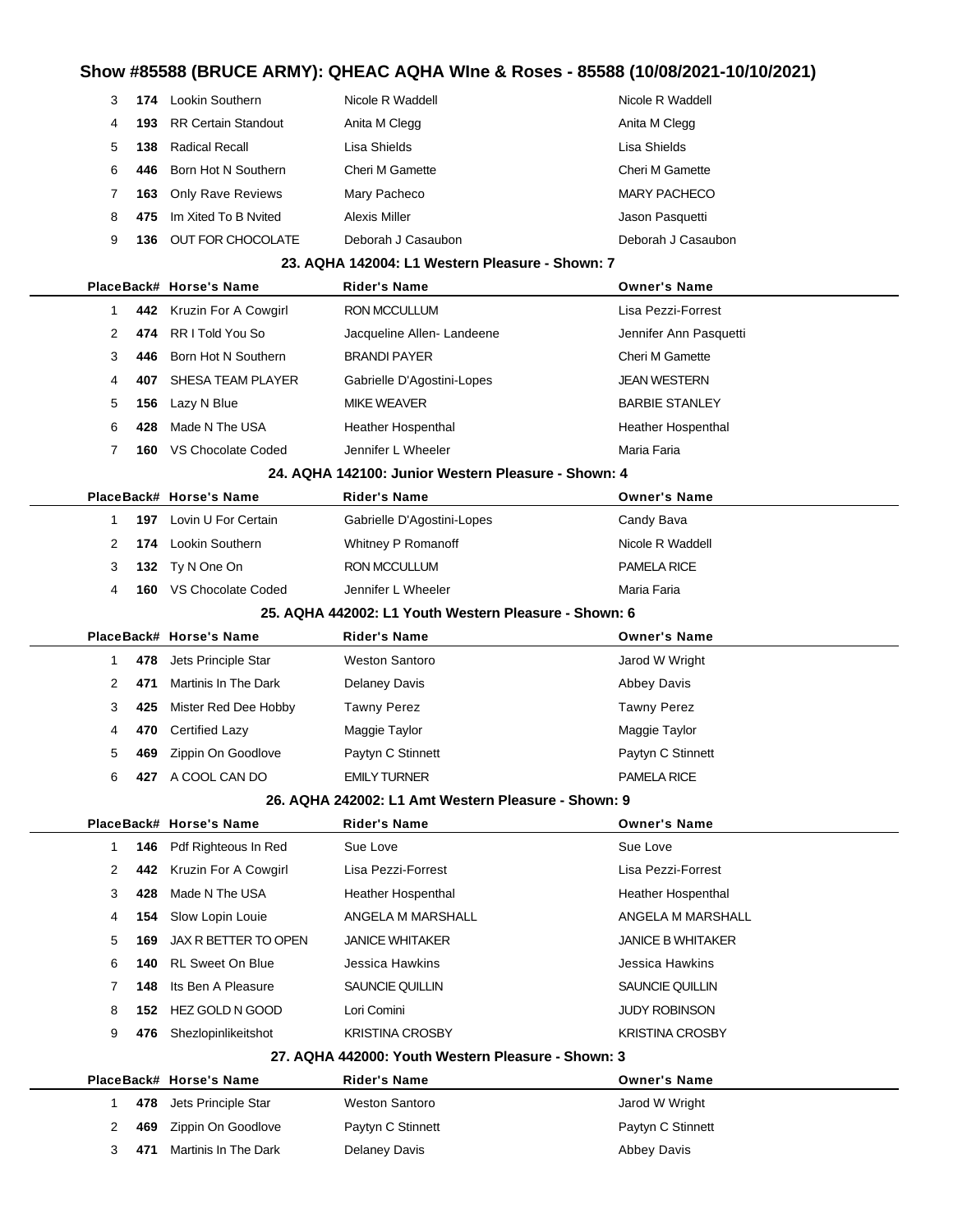#### **28. AQHA 142200: Senior Western Pleasure - Shown: 5**

|             | PlaceBack# Horse's Name  | Rider's Name                                                 | <b>Owner's Name</b>      |
|-------------|--------------------------|--------------------------------------------------------------|--------------------------|
| 411<br>1    | HP Heza Dream            | <b>Justin Wheeler</b>                                        | Chayo Frappied           |
| 474<br>2    | RR I Told You So         | Jacqueline Allen-Landeene                                    | Jennifer Ann Pasquetti   |
| 3<br>154    | Slow Lopin Louie         | David Busick                                                 | ANGELA M MARSHALL        |
| 407<br>4    | SHESA TEAM PLAYER        | Gabrielle D'Agostini-Lopes                                   | <b>JEAN WESTERN</b>      |
| 5<br>159    | <b>KRYMSUNS KOWGIRL</b>  | MELISSA ZANETTI                                              | <b>MARISA CASTELLINO</b> |
|             |                          | 30. AQHA 242000: Amt Western Pleasure - Shown: 5             |                          |
|             | PlaceBack# Horse's Name  | Rider's Name                                                 | <b>Owner's Name</b>      |
| 411<br>1    | HP Heza Dream            | Chayo Frappied                                               | Chayo Frappied           |
| 2<br>137    | Flat Otto Money          | <b>TAYLOR LAUREN DEPPEN</b>                                  | <b>TAYLOR DEPPEN</b>     |
| 3<br>159    | <b>KRYMSUNS KOWGIRL</b>  | <b>MARISA CASTELLINO</b>                                     | <b>MARISA CASTELLINO</b> |
| 4<br>148    | Its Ben A Pleasure       | SAUNCIE QUILLIN                                              | SAUNCIE QUILLIN          |
|             |                          | 31. OPEN 823: QHEAC Youth All Breed HMS Walk/Jog - Shown: 1  |                          |
|             | PlaceBack# Horse's Name  | Rider's Name                                                 | <b>Owner's Name</b>      |
| 1.          | 472 Rockstars Only       | <b>Greer Davis</b>                                           | Abbey Davis              |
|             |                          | 32. OPEN 824: QHEAC All Breed NONPRO HMS Walk/Jog - Shown: 1 |                          |
|             | PlaceBack# Horse's Name  | Rider's Name                                                 | <b>Owner's Name</b>      |
| 1.          | 417 Ima Secret Sensation | Samantha Christy                                             | <b>SHARON SCHLAGEL</b>   |
|             |                          | 34. AQHA 240102: L1 Amt Walk Trot Horsemanship - Shown: 2    |                          |
|             | PlaceBack# Horse's Name  | Rider's Name                                                 | <b>Owner's Name</b>      |
| 1<br>136    | OUT FOR CHOCOLATE        | Deborah J Casaubon                                           | Deborah J Casaubon       |
| 2<br>446    | Born Hot N Southern      | <b>Cheri M Gamette</b>                                       | Cheri M Gamette          |
|             |                          | 35. AQHA 440002: L1 Youth Western Horsemanship - Shown: 6    |                          |
|             | PlaceBack# Horse's Name  | Rider's Name                                                 | <b>Owner's Name</b>      |
| 425<br>1    | Mister Red Dee Hobby     | <b>Tawny Perez</b>                                           | <b>Tawny Perez</b>       |
| 2<br>469    | Zippin On Goodlove       | Paytyn C Stinnett                                            | Paytyn C Stinnett        |
| 471<br>3    | Martinis In The Dark     | <b>Delaney Davis</b>                                         | <b>Abbey Davis</b>       |
| 4<br>470    | Certified Lazy           | Maggie Taylor                                                | Maggie Taylor            |
| 5<br>135    | CHOICES IN THE DARK      | <b>Shane Beaumier</b>                                        | HILARY AND ELLEN         |
| OP16<br>447 | Hoo Dat Sleepin          | Kaylee Heron                                                 | Shawn And Staci Cupps    |
|             |                          | 36. AQHA 240002: L1 Amt Western Horsemanship - Shown: 7      |                          |
|             | PlaceBack# Horse's Name  | Rider's Name                                                 | <b>Owner's Name</b>      |
| 1<br>154    | Slow Lopin Louie         | ANGELA M MARSHALL                                            | ANGELA M MARSHALL        |
| 2<br>169    | JAX R BETTER TO OPEN     | <b>JANICE WHITAKER</b>                                       | <b>JANICE B WHITAKER</b> |
| 3<br>408    | <b>Big City Nites</b>    | <b>GRACE KOTSCH</b>                                          | <b>GRACE KOTSCH</b>      |
| 4<br>175    | HP Remember Me           | Alan Ritcheson                                               | Alan Ritcheson           |
| 5<br>488    | Only Zips Invited        | Barbara Lynn Klarich                                         | Barbara Lynn Klarich     |
| 6<br>411    | HP Heza Dream            | Chayo Frappied                                               | Chayo Frappied           |
| OP17<br>421 | <b>IMA BIG IMPULSE</b>   | LAURA KELLEJIAN                                              | LAURA KELLEJIAN          |
|             |                          | 37. AQHA 440000: Youth Western Horsemanship - Shown: 2       |                          |
|             | PlaceBack# Horse's Name  | <b>Rider's Name</b>                                          | <b>Owner's Name</b>      |
| 471<br>1    | Martinis In The Dark     | <b>Delaney Davis</b>                                         | Abbey Davis              |
| 2<br>447    | Hoo Dat Sleepin          | Kaylee Heron                                                 | Shawn And Staci Cupps    |
|             |                          | 39. AQHA 240000: Amt Western Horsemanship - Shown: 4         |                          |
|             | PlaceBack# Horse's Name  | <b>Rider's Name</b>                                          | <b>Owner's Name</b>      |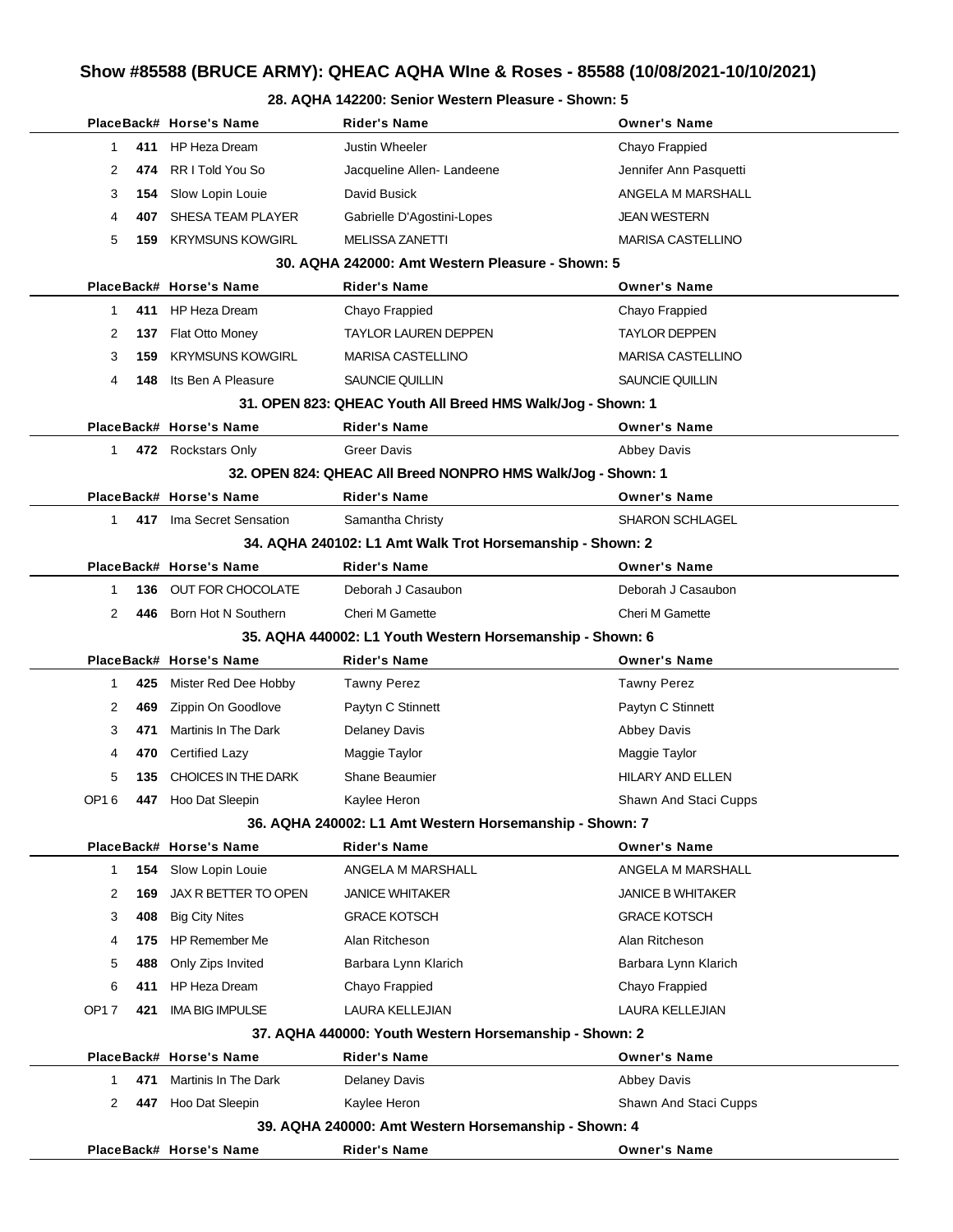| 1            |     | 137 Flat Otto Money             | TAYLOR LAUREN DEPPEN                                 | <b>TAYLOR DEPPEN</b>       |
|--------------|-----|---------------------------------|------------------------------------------------------|----------------------------|
| 2            | 154 | Slow Lopin Louie                | ANGELA M MARSHALL                                    | ANGELA M MARSHALL          |
| 3            |     | 175 HP Remember Me              | Alan Ritcheson                                       | Alan Ritcheson             |
|              |     |                                 | 40. AQHA 136004: L1 Western Riding - Shown: 3        |                            |
|              |     | PlaceBack# Horse's Name         | Rider's Name                                         | <b>Owner's Name</b>        |
| $\mathbf{1}$ | 159 | <b>KRYMSUNS KOWGIRL</b>         | <b>MELISSA ZANETTI</b>                               | <b>MARISA CASTELLINO</b>   |
| 2            | 477 | Rocking Hot                     | Trisha K Wright                                      | Trisha K Wright            |
| 3            | 137 | Flat Otto Money                 | <b>TAYLOR LAUREN DEPPEN</b>                          | <b>TAYLOR DEPPEN</b>       |
|              |     |                                 | 42. AQHA 236002: L1 Amt Western Riding - Shown: 2    |                            |
|              |     | PlaceBack# Horse's Name         | <b>Rider's Name</b>                                  | <b>Owner's Name</b>        |
| 1            | 135 | CHOICES IN THE DARK             | Sidney Dingman                                       | <b>HILARY AND ELLEN</b>    |
| 2            | 169 | JAX R BETTER TO OPEN            | <b>JANICE WHITAKER</b>                               | <b>JANICE B WHITAKER</b>   |
|              |     |                                 | 48. AQHA 110909: Ranch Trail - Shown: 10             |                            |
|              |     | PlaceBack# Horse's Name         | <b>Rider's Name</b>                                  | <b>Owner's Name</b>        |
| 1            |     | 418 STARLIGHT PEPTO             | <b>CYNTHIA CANTLEBERRY</b>                           | <b>CYNTHIA CANTLEBERRY</b> |
| 2            | 145 | Cee My Foolish Tangy            | <b>SARAH CLIFFORD</b>                                | NANCY W CARREL             |
| 3            | 430 | Caucha Spin N                   | <b>MELISSA ZANETTI</b>                               | Michelle Ingram            |
| 4            | 405 | Ruf Ya Up                       | <b>MELISSA ZANETTI</b>                               | <b>GINA MAEKAWA</b>        |
| 5            | 426 | CD Blue Halle                   | <b>SARAH CLIFFORD</b>                                | <b>BARBARA LINDEMANN</b>   |
| 6            | 158 | <b>Gunners Pearlshine</b>       | MELISSA ZANETTI                                      | Ryan Saldana               |
| 7            | 467 | Yolo Jersey                     | <b>LIZ REMPHREY</b>                                  | Sara Curtis                |
| 8            | 284 | <b>DS CD Boomtime</b>           | <b>MELISSA ZANETTI</b>                               | Nicole Raelynn Matthews    |
| 9            | 155 | Jax Smokin Chex                 | Ross E Felthousen                                    | Ross E Felthousen          |
|              |     |                                 | 49. AQHA 210909: Amateur Ranch Trail - Shown: 12     |                            |
|              |     | PlaceBack# Horse's Name         | Rider's Name                                         | <b>Owner's Name</b>        |
| 1            | 157 | Winamillion                     | Karen Holcomb                                        | Karen Holcomb              |
| 2            | 444 | Spooky Gunner                   | <b>CAROL KURTZ</b>                                   | <b>CAROL KURTZ</b>         |
| 3            | 418 | <b>STARLIGHT PEPTO</b>          | Denise K Williamson                                  | CYNTHIA CANTLEBERRY        |
| 4            | 165 | Chex Wish                       | <b>MIKE BARRINGTON</b>                               | <b>KIM BARRINGTON</b>      |
| 5            | 406 | Chex Your Gunz                  | NANCY CHAPMAN                                        | MICHAEL OR NANCY           |
| 6            | 441 | Meradas Cash Cat                | Stephanie Panziera                                   | Stephanie Panziera         |
| 7            | 405 | Ruf Ya Up                       | <b>GINA MAEKAWA</b>                                  | <b>GINA MAEKAWA</b>        |
| 8            | 507 | <b>BOONS COWBOYGIRL</b>         | <b>DEBBIE LAMSON</b>                                 | RYLEE AND/OR DEBORAH       |
| 9            | 166 | <b>RED VELVET ROOSTER</b>       | <b>KIM BARRINGTON</b>                                | <b>KIM BARRINGTON</b>      |
|              |     |                                 | 50. AQHA 410909: Youth Ranch Trail - Shown: 5        |                            |
|              |     | PlaceBack# Horse's Name         | <b>Rider's Name</b>                                  | <b>Owner's Name</b>        |
| 1            | 284 | DS CD Boomtime                  | Nicole Raelynn Matthews                              | Nicole Raelynn Matthews    |
| 2            | 426 | CD Blue Halle                   | Kensley Elizabeth Hennessy                           | <b>BARBARA LINDEMANN</b>   |
| 3            | 241 | <b>GENUINELY CODE RED</b>       | Kensley Elizabeth Hennessy                           | <b>BARBARA LINDEMANN</b>   |
| 4            | 158 | <b>Gunners Pearlshine</b>       | Ryan Saldana                                         | Ryan Saldana               |
| 5            |     | <b>161 LOUIS VUITTON PLEASE</b> | Christian Scanlan                                    | Dawn Poston & Samantha     |
|              |     |                                 | 52. AQHA 103200: Two Yr Old Stallions - Shown: 1     |                            |
|              |     | PlaceBack# Horse's Name         | Rider's Name                                         | <b>Owner's Name</b>        |
| 1            |     | 413 Victorious Touchdown        | <b>ALEX LOPEZ</b>                                    | TOM AND/OR CHERI GAYTON    |
|              |     |                                 | 57. AQHA 203200: Amt Two Yr Old Stallions - Shown: 1 |                            |
|              |     | PlaceBack# Horse's Name         | <b>Rider's Name</b>                                  | <b>Owner's Name</b>        |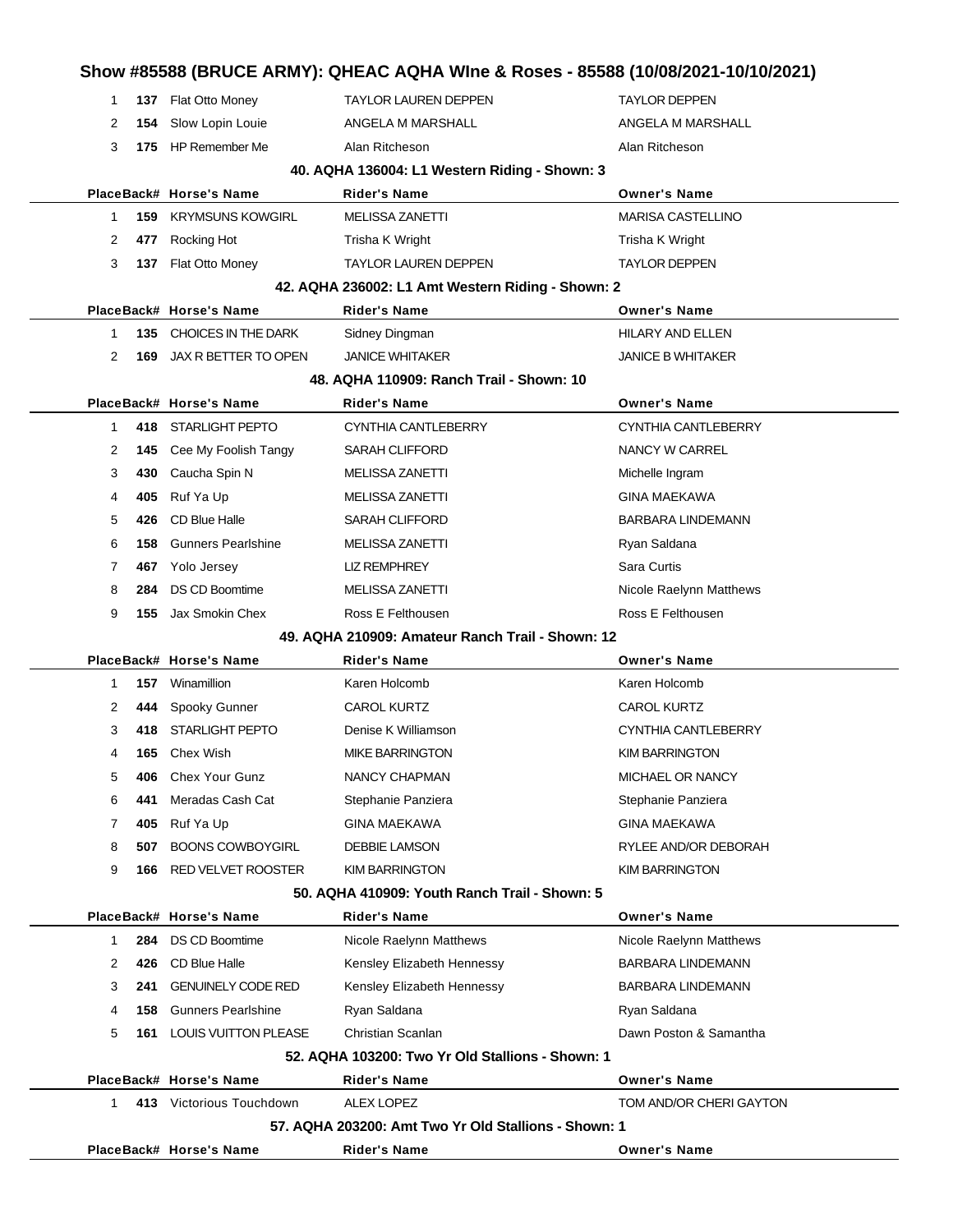| $\mathbf 1$  | 413 Victorious Touchdown   | <b>CHERI GAYTON</b>                                         | TOM AND/OR CHERI GAYTON      |
|--------------|----------------------------|-------------------------------------------------------------|------------------------------|
|              |                            | 61. AQHA 107400: Yearling Geldings - Shown: 1               |                              |
|              | PlaceBack# Horse's Name    | <b>Rider's Name</b>                                         | <b>Owner's Name</b>          |
| 1            | 497 Hesa Secret Kid        | <b>DALE TINGLE</b>                                          | <b>SANDY BALLARD</b>         |
|              |                            | 63. AQHA 107600: Three Yr Old Geldings - Shown: 1           |                              |
|              | PlaceBack# Horse's Name    | <b>Rider's Name</b>                                         | <b>Owner's Name</b>          |
| 1.           | 496 You Bet Hes Smart      | <b>DALE TINGLE</b>                                          | <b>SANDY BALLARD</b>         |
|              |                            | 69. AQHA 207700: Amt Aged Geldings - Shown: 1               |                              |
|              | PlaceBack# Horse's Name    | <b>Rider's Name</b>                                         | <b>Owner's Name</b>          |
| 1            | <b>137</b> Flat Otto Money | <b>TAYLOR LAUREN DEPPEN</b>                                 | <b>TAYLOR DEPPEN</b>         |
|              |                            | 70. AQHA 277000: Amt Performance Halter Geldings - Shown: 2 |                              |
|              | PlaceBack# Horse's Name    | Rider's Name                                                | <b>Owner's Name</b>          |
| 1            | 484 Zippin Willy           | Tammy Ashbaugh                                              | Tammy Ashbaugh               |
| 2            | 152 HEZ GOLD N GOOD        | Lori Comini                                                 | <b>JUDY ROBINSON</b>         |
|              |                            | 74. AQHA 407700: Youth Aged Geldings - Shown: 3             |                              |
|              | PlaceBack# Horse's Name    | <b>Rider's Name</b>                                         | <b>Owner's Name</b>          |
| 1            | 471 Martinis In The Dark   | <b>Delaney Davis</b>                                        | Abbey Davis                  |
| 2            | 470 Certified Lazy         | Maggie Taylor                                               | Maggie Taylor                |
|              |                            | 76. AQHA 105400: Yearling Mares - Shown: 1                  |                              |
|              | PlaceBack# Horse's Name    | <b>Rider's Name</b>                                         | <b>Owner's Name</b>          |
| 1            | 422 FR Meet Me In Rome     | KATHY RAUCH                                                 | <b>JIM &amp; KATHY RAUCH</b> |
|              |                            | 77. AQHA 105500: Two Yr Old Mares - Shown: 1                |                              |
|              | PlaceBack# Horse's Name    | Rider's Name                                                | <b>Owner's Name</b>          |
| 1.           | 414 Ledgendary Lady        | <b>ALEX LOPEZ</b>                                           | TOM AND/OR CHERI GAYTON      |
|              |                            | 79. AQHA 105700: Aged Mares - Shown: 1                      |                              |
|              | PlaceBack# Horse's Name    | Rider's Name                                                | <b>Owner's Name</b>          |
| 1            | 107 HR TEXAS ANGEL         | <b>SANDY BALLARD</b>                                        | <b>SANDY BALLARD</b>         |
|              |                            | 80. AQHA 175000: Performance Halter Mares - Shown: 2        |                              |
|              | PlaceBack# Horse's Name    | Rider's Name                                                | Owner's Name                 |
| 163<br>1     | <b>Only Rave Reviews</b>   | Mary Pacheco                                                | <b>MARY PACHECO</b>          |
| 2<br>405     | Ruf Ya Up                  | <b>MELISSA ZANETTI</b>                                      | <b>GINA MAEKAWA</b>          |
|              |                            | 81. AQHA 205400: Amt Yearling Mares - Shown: 1              |                              |
|              | PlaceBack# Horse's Name    | <b>Rider's Name</b>                                         | <b>Owner's Name</b>          |
| $\mathbf{1}$ | 422 FR Meet Me In Rome     | <b>KATHY RAUCH</b>                                          | JIM & KATHY RAUCH            |
|              |                            | 82. AQHA 205500: Amt Two Yr Old Mares - Shown: 1            |                              |
|              | PlaceBack# Horse's Name    | <b>Rider's Name</b>                                         | <b>Owner's Name</b>          |
| 1            | 414 Ledgendary Lady        | Hunter Kenney                                               | TOM AND/OR CHERI GAYTON      |
|              |                            | 84. AQHA 205700: Amt Aged Mares - Shown: 1                  |                              |
|              | PlaceBack# Horse's Name    | <b>Rider's Name</b>                                         | <b>Owner's Name</b>          |
| 1            | 107 HR TEXAS ANGEL         | <b>SANDY BALLARD</b>                                        | <b>SANDY BALLARD</b>         |
|              |                            | 85. AQHA 275000: Amt Performance Halter Mares - Shown: 2    |                              |
|              | PlaceBack# Horse's Name    | Rider's Name                                                | <b>Owner's Name</b>          |
| 1            | 405 Ruf Ya Up              | <b>GINA MAEKAWA</b>                                         | <b>GINA MAEKAWA</b>          |
|              |                            |                                                             |                              |
| 2            | 136 OUT FOR CHOCOLATE      | Deborah J Casaubon                                          | Deborah J Casaubon           |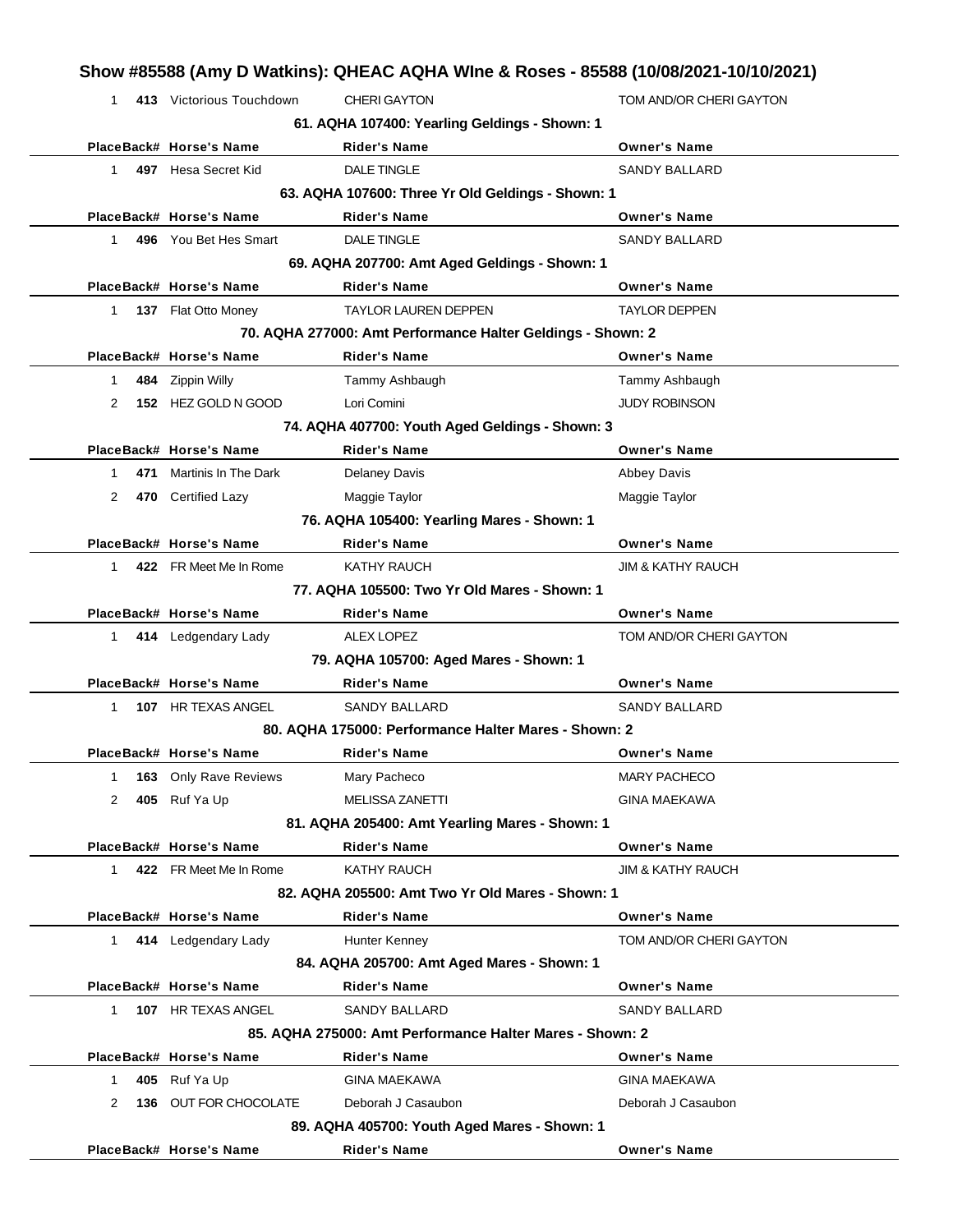| 1.          |       | 469 Zippin On Goodlove     | Paytyn C Stinnett                                                | Paytyn C Stinnett       |
|-------------|-------|----------------------------|------------------------------------------------------------------|-------------------------|
|             |       |                            | 90. AQHA 475000: Youth Performance Halter Mares - Shown: 1       |                         |
|             |       | PlaceBack# Horse's Name    | Rider's Name                                                     | <b>Owner's Name</b>     |
| 1.          |       | 136 OUT FOR CHOCOLATE      | Shane Beaumier                                                   | Deborah J Casaubon      |
|             |       |                            | 92. AQHA 412002: L1 Youth Showmanship at Halter - Shown: 3       |                         |
|             |       | PlaceBack# Horse's Name    | <b>Rider's Name</b>                                              | <b>Owner's Name</b>     |
| 1           |       | 135 CHOICES IN THE DARK    | <b>Shane Beaumier</b>                                            | <b>HILARY AND ELLEN</b> |
| 2           | 470   | Certified Lazy             | Maggie Taylor                                                    | Maggie Taylor           |
| 3           | 469   | Zippin On Goodlove         | Paytyn C Stinnett                                                | Paytyn C Stinnett       |
|             |       |                            | 94. OPEN 826: QHEAC Amateur All Breed SMS - Shown: 1             |                         |
|             |       | PlaceBack# Horse's Name    | Rider's Name                                                     | <b>Owner's Name</b>     |
| 1.          |       | 486 ASSET SUBSIDY          | Elizabeth Dominguez                                              | Whitney P Romanoff      |
|             |       |                            | 95. AQHA 212002: L1 Amt Showmanship at Halter - Shown: 7         |                         |
|             |       | PlaceBack# Horse's Name    | <b>Rider's Name</b>                                              | <b>Owner's Name</b>     |
| 1           |       | 486 ASSET SUBSIDY          | Elizabeth Dominguez                                              | Whitney P Romanoff      |
| 2           | 135   | CHOICES IN THE DARK        | Deborah J Casaubon                                               | <b>HILARY AND ELLEN</b> |
| 3           | 193   | <b>RR Certain Standout</b> | Anita M Clegg                                                    | Anita M Clegg           |
| 4           | 175   | <b>HP Remember Me</b>      | Alan Ritcheson                                                   | Alan Ritcheson          |
| 5           | 463   | <b>HOT HEARTS ABLAZING</b> | <b>LANA DEPPEN</b>                                               | TAYLOR LAUREN DEPPEN    |
| 6           | 446   | Born Hot N Southern        | <b>Cheri M Gamette</b>                                           | Cheri M Gamette         |
| 7           |       | 152 HEZ GOLD N GOOD        | Lori Comini                                                      | <b>JUDY ROBINSON</b>    |
|             |       |                            | 97. AQHA 212000: Amt Showmanship at Halter - Shown: 3            |                         |
|             |       | PlaceBack# Horse's Name    | <b>Rider's Name</b>                                              | <b>Owner's Name</b>     |
| 1           | 193   | <b>RR Certain Standout</b> | Anita M Clegg                                                    | Anita M Clegg           |
| 2           |       | 137 Flat Otto Money        | <b>TAYLOR LAUREN DEPPEN</b>                                      | <b>TAYLOR DEPPEN</b>    |
|             |       |                            | 98. OPEN 832: QHEAC Youth Trail Walk/Trot - Shown: 1             |                         |
|             |       | PlaceBack# Horse's Name    | Rider's Name                                                     | <b>Owner's Name</b>     |
| 0           |       | 470 Certified Lazy         | Maggie Taylor                                                    | Maggie Taylor           |
| 0           | 472   | <b>Rockstars Only</b>      | <b>Greer Davis</b>                                               | Abbey Davis             |
|             |       |                            | 99. AQHA 438102: L1 Youth Walk Trot Trail - Shown: 2             |                         |
|             |       | PlaceBack# Horse's Name    | Rider's Name                                                     | <b>Owner's Name</b>     |
| 1           |       | 470 Certified Lazy         | Maggie Taylor                                                    | Maggie Taylor           |
| 2           |       | 472 Rockstars Only         | <b>Greer Davis</b>                                               | <b>Abbey Davis</b>      |
|             |       |                            | 100. OPEN 833: QHEAC All Breed NONPRO Trail Walk/Trot - Shown: 6 |                         |
|             |       | PlaceBack# Horse's Name    | Rider's Name                                                     | <b>Owner's Name</b>     |
| 1           |       | 175 HP Remember Me         | Alan Ritcheson                                                   | Alan Ritcheson          |
| 2           | 193.  | <b>RR Certain Standout</b> | Anita M Clegg                                                    | Anita M Clegg           |
| 3           |       |                            | Linda Sherman                                                    | Linda Sherman           |
|             | 192   | Assign Of True Love        |                                                                  |                         |
| 4           | 143   | Surely A Goodbar           | KATHLEEN E LICKISS                                               | KATHLEEN E LICKISS      |
|             |       |                            | 101. AQHA 238102: L1 Amt Walk Trot Trail - Shown: 3              |                         |
|             |       | PlaceBack# Horse's Name    | Rider's Name                                                     | <b>Owner's Name</b>     |
| $\mathbf 1$ |       | 175 HP Remember Me         | Alan Ritcheson                                                   | Alan Ritcheson          |
| 2           | 193   | <b>RR Certain Standout</b> | Anita M Clegg                                                    | Anita M Clegg           |
|             |       | OUT FOR CHOCOLATE          | Deborah J Casaubon                                               | Deborah J Casaubon      |
| 3           | 136 - |                            | 102. OPEN 834: QHEAC Open All Breed Trail W/T - Shown: 5         |                         |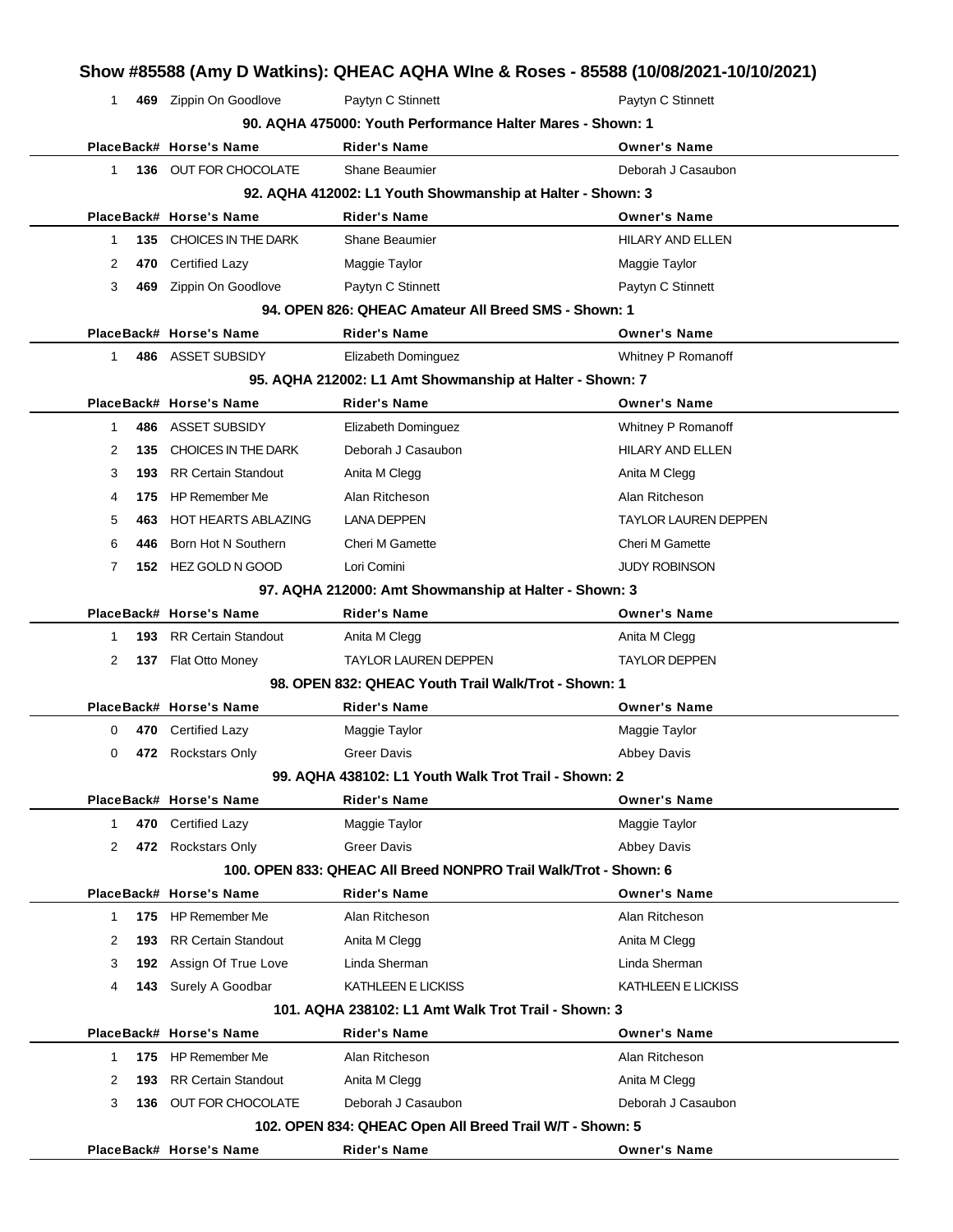# **Show #85588 (Amy D Watkins): QHEAC AQHA WIne & Roses - 85588 (10/08/2021-10/10/2021)**

| -1                                    |     | 136 OUT FOR CHOCOLATE       | Deborah J Casaubon                                            | Deborah J Casaubon       |  |  |  |
|---------------------------------------|-----|-----------------------------|---------------------------------------------------------------|--------------------------|--|--|--|
| 2                                     | 196 | Hussh Money                 | Candy D Bava                                                  | Candy Bava               |  |  |  |
| 103. AQHA 138004: L1 Trail - Shown: 6 |     |                             |                                                               |                          |  |  |  |
|                                       |     | PlaceBack# Horse's Name     | <b>Rider's Name</b>                                           | <b>Owner's Name</b>      |  |  |  |
| 1                                     |     | 477 Rocking Hot             | Trisha K Wright                                               | Trisha K Wright          |  |  |  |
| 2                                     |     | 143 Surely A Goodbar        | Gabrielle D'Agostini-Lopes                                    | KATHLEEN E LICKISS       |  |  |  |
| 3                                     |     | 433 Hotter Than Krymsun     | <b>MIKE WEAVER</b>                                            | <b>RENAY FORTENBERRY</b> |  |  |  |
|                                       |     |                             | 104. AQHA 438002: L1 Youth Trail - Shown: 2                   |                          |  |  |  |
|                                       |     | PlaceBack# Horse's Name     | <b>Rider's Name</b>                                           | <b>Owner's Name</b>      |  |  |  |
| $\mathbf 1$                           |     | 471 Martinis In The Dark    | <b>Delaney Davis</b>                                          | <b>Abbey Davis</b>       |  |  |  |
|                                       |     |                             | 105. AQHA 238002: L1 Amt Trail - Shown: 3                     |                          |  |  |  |
|                                       |     | PlaceBack# Horse's Name     | Rider's Name                                                  | <b>Owner's Name</b>      |  |  |  |
| 1                                     |     | 408 Big City Nites          | <b>GRACE KOTSCH</b>                                           | <b>GRACE KOTSCH</b>      |  |  |  |
| 2                                     | 421 | <b>IMA BIG IMPULSE</b>      | LAURA KELLEJIAN                                               | LAURA KELLEJIAN          |  |  |  |
| 3                                     |     | <b>153 LOPIN ILLUSION</b>   | DONNA IMPEY                                                   | <b>DONNA IMPEY</b>       |  |  |  |
|                                       |     |                             | 106. AQHA 438000: Youth Trail - Shown: 2                      |                          |  |  |  |
|                                       |     | PlaceBack# Horse's Name     | <b>Rider's Name</b>                                           | <b>Owner's Name</b>      |  |  |  |
| -1                                    |     | 469 Zippin On Goodlove      | Paytyn C Stinnett                                             | Paytyn C Stinnett        |  |  |  |
| 2                                     |     | 471 Martinis In The Dark    | <b>Delaney Davis</b>                                          | <b>Abbey Davis</b>       |  |  |  |
|                                       |     |                             | 107. AQHA 138100: Junior Trail - Shown: 6                     |                          |  |  |  |
|                                       |     | PlaceBack# Horse's Name     | Rider's Name                                                  | <b>Owner's Name</b>      |  |  |  |
| 1                                     |     | 477 Rocking Hot             | Trisha K Wright                                               | Trisha K Wright          |  |  |  |
| 2                                     |     | <b>143</b> Surely A Goodbar | Gabrielle D'Agostini-Lopes                                    | KATHLEEN E LICKISS       |  |  |  |
| 3                                     | 471 | Martinis In The Dark        | <b>Delaney Davis</b>                                          | <b>Abbey Davis</b>       |  |  |  |
| 4                                     | 175 | <b>HP Remember Me</b>       | Whitney P Romanoff                                            | Alan Ritcheson           |  |  |  |
|                                       |     |                             | 109. AQHA 238000: Amt Trail - Shown: 6                        |                          |  |  |  |
|                                       |     | PlaceBack# Horse's Name     | Rider's Name                                                  | <b>Owner's Name</b>      |  |  |  |
| 1                                     |     | 137 Flat Otto Money         | <b>TAYLOR LAUREN DEPPEN</b>                                   | <b>TAYLOR DEPPEN</b>     |  |  |  |
| 2                                     |     | 153 LOPIN ILLUSION          | <b>DONNA IMPEY</b>                                            | <b>DONNA IMPEY</b>       |  |  |  |
| 3.                                    |     | 196 Hussh Money             | Candy D Bava                                                  | Candy Bava               |  |  |  |
| 4                                     |     | 222 SPICEY CHIP             | KARMA SWANSON                                                 | LYNN RAMSEY              |  |  |  |
| 5                                     | 154 | Slow Lopin Louie            | ANGELA M MARSHALL                                             | ANGELA M MARSHALL        |  |  |  |
| 6                                     |     | 488 Only Zips Invited       | Barbara Lynn Klarich                                          | Barbara Lynn Klarich     |  |  |  |
|                                       |     |                             | 110. AQHA 138200: Senior Trail - Shown: 3                     |                          |  |  |  |
|                                       |     | PlaceBack# Horse's Name     | Rider's Name                                                  | <b>Owner's Name</b>      |  |  |  |
| $\mathbf 1$                           | 154 | Slow Lopin Louie            | David Busick                                                  | ANGELA M MARSHALL        |  |  |  |
| 2                                     | 488 | Only Zips Invited           | <b>CHERYL BUSICK</b>                                          | Barbara Lynn Klarich     |  |  |  |
| 3                                     | 411 | <b>HP Heza Dream</b>        | Justin Wheeler                                                | Chayo Frappied           |  |  |  |
|                                       |     |                             | 112. OPEN 827: QHEAC Open All Breed HUS W/T - Shown: 2        |                          |  |  |  |
|                                       |     | PlaceBack# Horse's Name     | <b>Rider's Name</b>                                           | <b>Owner's Name</b>      |  |  |  |
| 1                                     |     | 473 Notice My Ryde          | Jacqueline Allen-Landeene                                     | Karen Otto               |  |  |  |
| 2                                     |     | 474 RR I Told You So        | Jacqueline Allen-Landeene                                     | Jennifer Ann Pasquetti   |  |  |  |
|                                       |     |                             | 113. OPEN 828: QHEAC Youth HUS All Breed Walk/Trot - Shown: 3 |                          |  |  |  |
|                                       |     | PlaceBack# Horse's Name     | <b>Rider's Name</b>                                           | <b>Owner's Name</b>      |  |  |  |
| 1                                     |     | 133 LAZY IN MY LEVIS        | Kayla E Larkin                                                | Kayla E Larkin           |  |  |  |
| 2                                     |     | 472 Rockstars Only          | Greer Davis                                                   | <b>Abbey Davis</b>       |  |  |  |
|                                       |     |                             |                                                               |                          |  |  |  |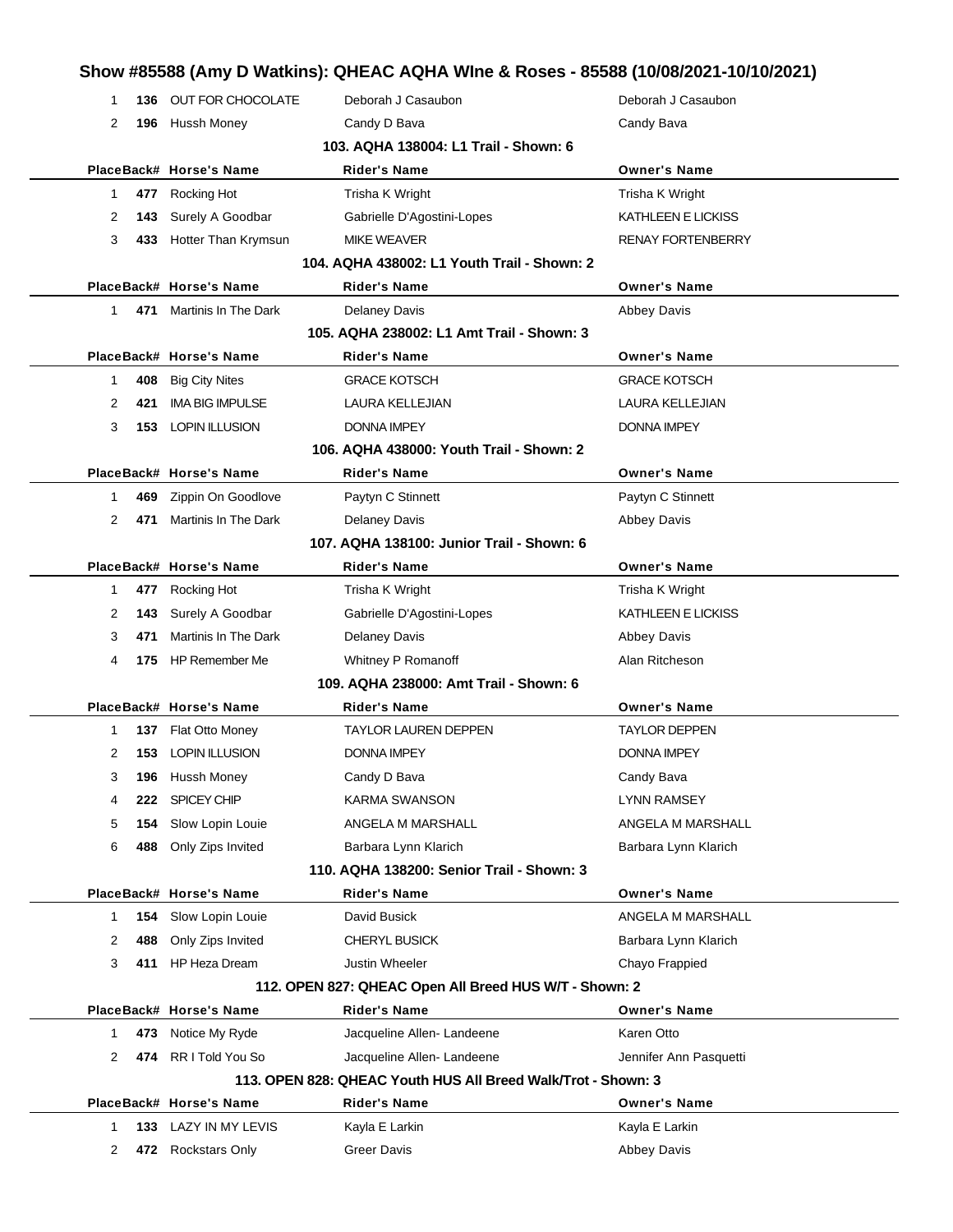|              |                                                          |                         |                                                                   | Show #85588 (Amy D Watkins): QHEAC AQHA WIne & Roses - 85588 (10/08/2021-10/10/2021) |  |  |  |
|--------------|----------------------------------------------------------|-------------------------|-------------------------------------------------------------------|--------------------------------------------------------------------------------------|--|--|--|
|              | 3                                                        | 478 Jets Principle Star | Kennedy Grace Wright                                              | Jarod W Wright                                                                       |  |  |  |
|              | 114. OPEN 829: QHEAC All Breed NONPRO HUS W/T - Shown: 1 |                         |                                                                   |                                                                                      |  |  |  |
|              |                                                          | PlaceBack# Horse's Name | Rider's Name                                                      | <b>Owner's Name</b>                                                                  |  |  |  |
|              | $\mathbf 1$                                              | 474 RR I Told You So    | Jennifer Ann Pasquetti                                            | Jennifer Ann Pasquetti                                                               |  |  |  |
|              |                                                          |                         | 116. AQHA 244102: L1 Amt Walk Trot Hunter Under Saddle - Shown: 1 |                                                                                      |  |  |  |
|              |                                                          | PlaceBack# Horse's Name | <b>Rider's Name</b>                                               | <b>Owner's Name</b>                                                                  |  |  |  |
| 1            |                                                          | 474 RRITold You So      | Jennifer Ann Pasquetti                                            | Jennifer Ann Pasquetti                                                               |  |  |  |
|              |                                                          |                         | 117. AQHA 144004: L1 Hunter Under Saddle - Shown: 4               |                                                                                      |  |  |  |
|              |                                                          | PlaceBack# Horse's Name | <b>Rider's Name</b>                                               | <b>Owner's Name</b>                                                                  |  |  |  |
| 1            | 473                                                      | Notice My Ryde          | Jacqueline Allen-Landeene                                         | Karen Otto                                                                           |  |  |  |
| 2            | 447                                                      | Hoo Dat Sleepin         | Jennifer L Wheeler                                                | Shawn And Staci Cupps                                                                |  |  |  |
| 3            | 133                                                      | LAZY IN MY LEVIS        | Kayla E Larkin                                                    | Kayla E Larkin                                                                       |  |  |  |
| 4            |                                                          | 175 HP Remember Me      | Whitney P Romanoff                                                | Alan Ritcheson                                                                       |  |  |  |
|              |                                                          |                         | 118. AQHA 444002: L1 Youth Hunter Under Saddle - Shown: 6         |                                                                                      |  |  |  |
|              |                                                          | PlaceBack# Horse's Name | Rider's Name                                                      | <b>Owner's Name</b>                                                                  |  |  |  |
| 1            |                                                          | 447 Hoo Dat Sleepin     | Kaylee Heron                                                      | Shawn And Staci Cupps                                                                |  |  |  |
| 2            | 133                                                      | LAZY IN MY LEVIS        | Kayla E Larkin                                                    | Kayla E Larkin                                                                       |  |  |  |
| 3            | 470                                                      | <b>Certified Lazy</b>   | Maggie Taylor                                                     | Maggie Taylor                                                                        |  |  |  |
| 4            | 471                                                      | Martinis In The Dark    | Delaney Davis                                                     | <b>Abbey Davis</b>                                                                   |  |  |  |
| 5            | 469                                                      | Zippin On Goodlove      | Paytyn C Stinnett                                                 | Paytyn C Stinnett                                                                    |  |  |  |
| 6            | 478                                                      | Jets Principle Star     | Kennedy Grace Wright                                              | Jarod W Wright                                                                       |  |  |  |
|              |                                                          |                         | 121. AQHA 444000: Youth Hunter Under Saddle - Shown: 3            |                                                                                      |  |  |  |
|              |                                                          | PlaceBack# Horse's Name | Rider's Name                                                      | <b>Owner's Name</b>                                                                  |  |  |  |
| 1            | 447                                                      | Hoo Dat Sleepin         | Kaylee Heron                                                      | Shawn And Staci Cupps                                                                |  |  |  |
| 2            | 133                                                      | LAZY IN MY LEVIS        | Kayla E Larkin                                                    | Kayla E Larkin                                                                       |  |  |  |
| 3            | 471                                                      | Martinis In The Dark    | <b>Delaney Davis</b>                                              | <b>Abbey Davis</b>                                                                   |  |  |  |
|              |                                                          |                         | 125. OPEN 830: QHEAC Youth All Breed HSE Walk/Trot - Shown: 1     |                                                                                      |  |  |  |
|              |                                                          | PlaceBack# Horse's Name | Rider's Name                                                      | <b>Owner's Name</b>                                                                  |  |  |  |
| 1            |                                                          | 472 Rockstars Only      | <b>Greer Davis</b>                                                | <b>Abbey Davis</b>                                                                   |  |  |  |
|              |                                                          |                         | 129. AQHA 452002: L1 Youth Hunt Seat Equitation - Shown: 4        |                                                                                      |  |  |  |
|              |                                                          | PlaceBack# Horse's Name | Rider's Name                                                      | <b>Owner's Name</b>                                                                  |  |  |  |
| 1            | 470                                                      | <b>Certified Lazy</b>   | Maggie Taylor                                                     | Maggie Taylor                                                                        |  |  |  |
|              | 2<br>471                                                 | Martinis In The Dark    | Delaney Davis                                                     | <b>Abbey Davis</b>                                                                   |  |  |  |
| 3            | 469                                                      | Zippin On Goodlove      | Paytyn C Stinnett                                                 | Paytyn C Stinnett                                                                    |  |  |  |
| 4            | 447                                                      | Hoo Dat Sleepin         | Kaylee Heron                                                      | Shawn And Staci Cupps                                                                |  |  |  |
|              |                                                          |                         | 131. AQHA 452000: Youth Hunt Seat Equitation - Shown: 2           |                                                                                      |  |  |  |
|              |                                                          | PlaceBack# Horse's Name | <b>Rider's Name</b>                                               | <b>Owner's Name</b>                                                                  |  |  |  |
| $\mathbf{1}$ | 471                                                      | Martinis In The Dark    | Delaney Davis                                                     | Abbey Davis                                                                          |  |  |  |
|              | 2<br>447                                                 | Hoo Dat Sleepin         | Kaylee Heron                                                      | Shawn And Staci Cupps                                                                |  |  |  |
|              |                                                          |                         | 136. OPEN 6012: QHEAC NON-PRO REINING ALL BREED - Shown: 1        |                                                                                      |  |  |  |
|              |                                                          | PlaceBack# Horse's Name | <b>Rider's Name</b>                                               | <b>Owner's Name</b>                                                                  |  |  |  |
| $\mathbf{1}$ |                                                          | 182 Katys On Tour       | Amanda Potter                                                     | Amanda Potter                                                                        |  |  |  |
|              |                                                          |                         | 137. AQHA 234002: L1 Amt Reining - Shown: 5                       |                                                                                      |  |  |  |
|              |                                                          | PlaceBack# Horse's Name | <b>Rider's Name</b>                                               | <b>Owner's Name</b>                                                                  |  |  |  |
| 1            | 283                                                      | SM Custom Play Chic     | Regina Needham                                                    | Regina Needham                                                                       |  |  |  |
|              | 2<br>167                                                 | Jeanie S                | KATHY CREASEY                                                     | KATHY CREASEY                                                                        |  |  |  |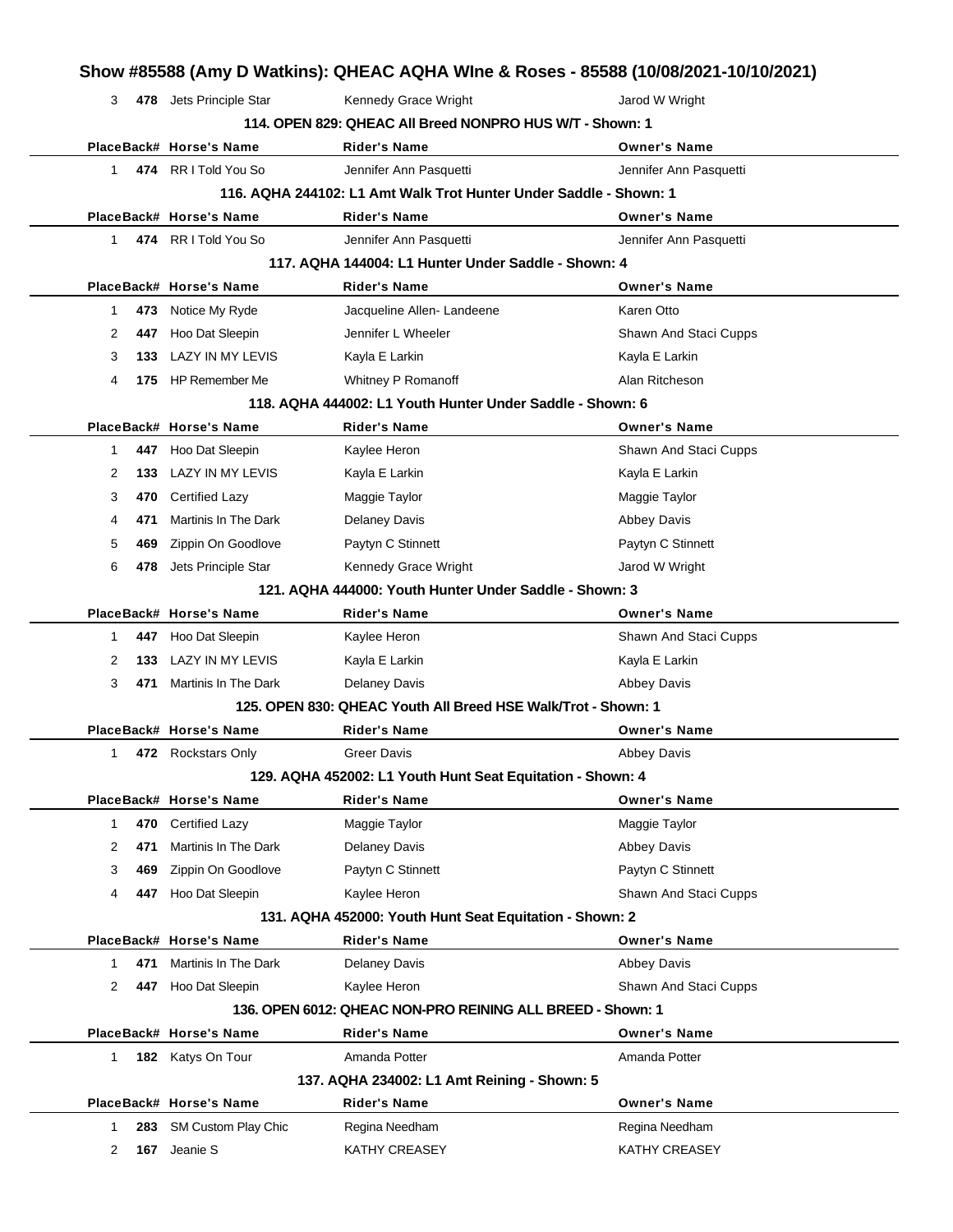#### **138. AQHA 434000: Youth Reining - Shown: 1**

|                                             |                                                             | PlaceBack# Horse's Name     | <b>Rider's Name</b>                                | <b>Owner's Name</b>       |  |  |  |  |  |  |
|---------------------------------------------|-------------------------------------------------------------|-----------------------------|----------------------------------------------------|---------------------------|--|--|--|--|--|--|
| 1                                           |                                                             | 189 Starlights Lil Belle    | Steven R Vieira                                    | Steven & Ashley Vieira    |  |  |  |  |  |  |
| 139. AQHA 134100: Junior Reining - Shown: 4 |                                                             |                             |                                                    |                           |  |  |  |  |  |  |
|                                             |                                                             | PlaceBack# Horse's Name     | <b>Rider's Name</b>                                | <b>Owner's Name</b>       |  |  |  |  |  |  |
| 1                                           | 481                                                         | <b>KJ Smart Hickory</b>     | Wes Chappell                                       | TAMARA BONNETT            |  |  |  |  |  |  |
| 2                                           | 415                                                         | <b>Shiners Tuff Chic</b>    | SARAH KENNEDY                                      | <b>LANA CORLESS</b>       |  |  |  |  |  |  |
|                                             | 140. AQHA 234800: Amt Select Reining - Shown: 7             |                             |                                                    |                           |  |  |  |  |  |  |
|                                             |                                                             | PlaceBack# Horse's Name     | <b>Rider's Name</b>                                | <b>Owner's Name</b>       |  |  |  |  |  |  |
| 1                                           | 480                                                         | <b>Smart Dualin Cat</b>     | <b>Nancy Mills</b>                                 | <b>Nancy Mills</b>        |  |  |  |  |  |  |
| 2                                           | 406                                                         | <b>Chex Your Gunz</b>       | NANCY CHAPMAN                                      | MICHAEL OR NANCY          |  |  |  |  |  |  |
| 3                                           | 508                                                         | <b>BIG BAD BOBBI</b>        | <b>DEBBIE LAMSON</b>                               | RYLEE AND/OR DEBORAH      |  |  |  |  |  |  |
| 141. AQHA 234000: Amt Reining - Shown: 4    |                                                             |                             |                                                    |                           |  |  |  |  |  |  |
|                                             |                                                             | PlaceBack# Horse's Name     | <b>Rider's Name</b>                                | <b>Owner's Name</b>       |  |  |  |  |  |  |
| 1                                           |                                                             | 187 SHINED WRIGHT           | <b>CORIE D BROCK</b>                               | <b>CORRIE BROCK</b>       |  |  |  |  |  |  |
| 2                                           | 481                                                         | <b>KJ Smart Hickory</b>     | <b>TAMARA BONNETT</b>                              | TAMARA BONNETT            |  |  |  |  |  |  |
| 3                                           |                                                             | 403 A Smooth Pepto          | Nancy Mohr                                         | Nancy Mohr                |  |  |  |  |  |  |
|                                             | 142. OPEN 6013: QHEAC REINING OPEN ALL BREED/AGE - Shown: 5 |                             |                                                    |                           |  |  |  |  |  |  |
|                                             |                                                             | PlaceBack# Horse's Name     | Rider's Name                                       | <b>Owner's Name</b>       |  |  |  |  |  |  |
| 1                                           | 495                                                         | Gotta Whizza Latte          | Sophia Calamari                                    | Idamae McNabb             |  |  |  |  |  |  |
| 2                                           | 511                                                         | George Booney               | Cori Shields                                       | Cori Shields              |  |  |  |  |  |  |
| 3                                           | 415                                                         | <b>Shiners Tuff Chic</b>    | SARAH KENNEDY                                      | <b>LANA CORLESS</b>       |  |  |  |  |  |  |
|                                             | 143. AQHA 134200: Senior Reining - Shown: 3                 |                             |                                                    |                           |  |  |  |  |  |  |
|                                             |                                                             | PlaceBack# Horse's Name     | <b>Rider's Name</b>                                | <b>Owner's Name</b>       |  |  |  |  |  |  |
| 1                                           | 480                                                         | <b>Smart Dualin Cat</b>     | Wes Chappell                                       | <b>Nancy Mills</b>        |  |  |  |  |  |  |
| 2                                           | 404                                                         | <b>Topsails Guru</b>        | <b>RON EMMONS</b>                                  | Joan Kautz                |  |  |  |  |  |  |
| 3                                           | 409                                                         | <b>ISR My Little Cielo</b>  | Karin Sofia Hiltbrand                              | Karin Sofia Hiltbrand     |  |  |  |  |  |  |
|                                             |                                                             |                             | 144. AQHA 143004: L1 Ranch Riding - Shown: 12      |                           |  |  |  |  |  |  |
|                                             |                                                             | PlaceBack# Horse's Name     | Rider's Name                                       | <b>Owner's Name</b>       |  |  |  |  |  |  |
| 1                                           | 405                                                         | Ruf Ya Up                   | <b>MELISSA ZANETTI</b>                             | <b>GINA MAEKAWA</b>       |  |  |  |  |  |  |
| 2                                           | 158                                                         | <b>Gunners Pearlshine</b>   | MELISSA ZANETTI                                    | Rvan Saldana              |  |  |  |  |  |  |
| 3                                           | 501                                                         | <b>UWRF Custom Einstein</b> | STEPHANIE BOYES                                    | Cooper Smith              |  |  |  |  |  |  |
| 4                                           | 284                                                         | <b>DS CD Boomtime</b>       | MELISSA ZANETTI                                    | Nicole Raelynn Matthews   |  |  |  |  |  |  |
| 5                                           | 434                                                         | <b>FRC Tequila Sunrise</b>  | Anna Poldervaart                                   | Feather River College FDN |  |  |  |  |  |  |
| 6                                           | 456                                                         | <b>Sheza Tinseled Dunit</b> | Montana Berlin                                     | Montana Or Kim Berlin     |  |  |  |  |  |  |
| 7                                           | 416                                                         | A Zippin Premonition        | <b>BEVERLY GEORGE</b>                              | BEVERLY GEORGE            |  |  |  |  |  |  |
| 8                                           | 445                                                         | ZIPPED MY BLUE JEANZ        | <b>BRANDI PAYER</b>                                | <b>BRINDA LEE BOE</b>     |  |  |  |  |  |  |
| 9                                           | 504                                                         | Just Born This Way          | Justin Wheeler                                     | <b>STEFANIE WICKHAM</b>   |  |  |  |  |  |  |
|                                             |                                                             |                             | 145. AQHA 443002: L1 Youth Ranch Riding - Shown: 6 |                           |  |  |  |  |  |  |
|                                             |                                                             | PlaceBack# Horse's Name     | <b>Rider's Name</b>                                | <b>Owner's Name</b>       |  |  |  |  |  |  |
| 1                                           | 426                                                         | CD Blue Halle               | Kensley Elizabeth Hennessy                         | BARBARA LINDEMANN         |  |  |  |  |  |  |
| 2                                           | 158                                                         | <b>Gunners Pearlshine</b>   | Ryan Saldana                                       | Ryan Saldana              |  |  |  |  |  |  |
| 3                                           |                                                             | 284 DS CD Boomtime          | Nicole Raelynn Matthews                            | Nicole Raelynn Matthews   |  |  |  |  |  |  |

**146. AQHA 143100: Junior Ranch Riding - Shown: 11**

OP1 4 **505** Its Remedy Time Kensley Elizabeth Hennessy **BARBARA LINDEMANN** OP1 5 435 FRC Reapin Memories Rebecca P Johnson Feather River College FDN